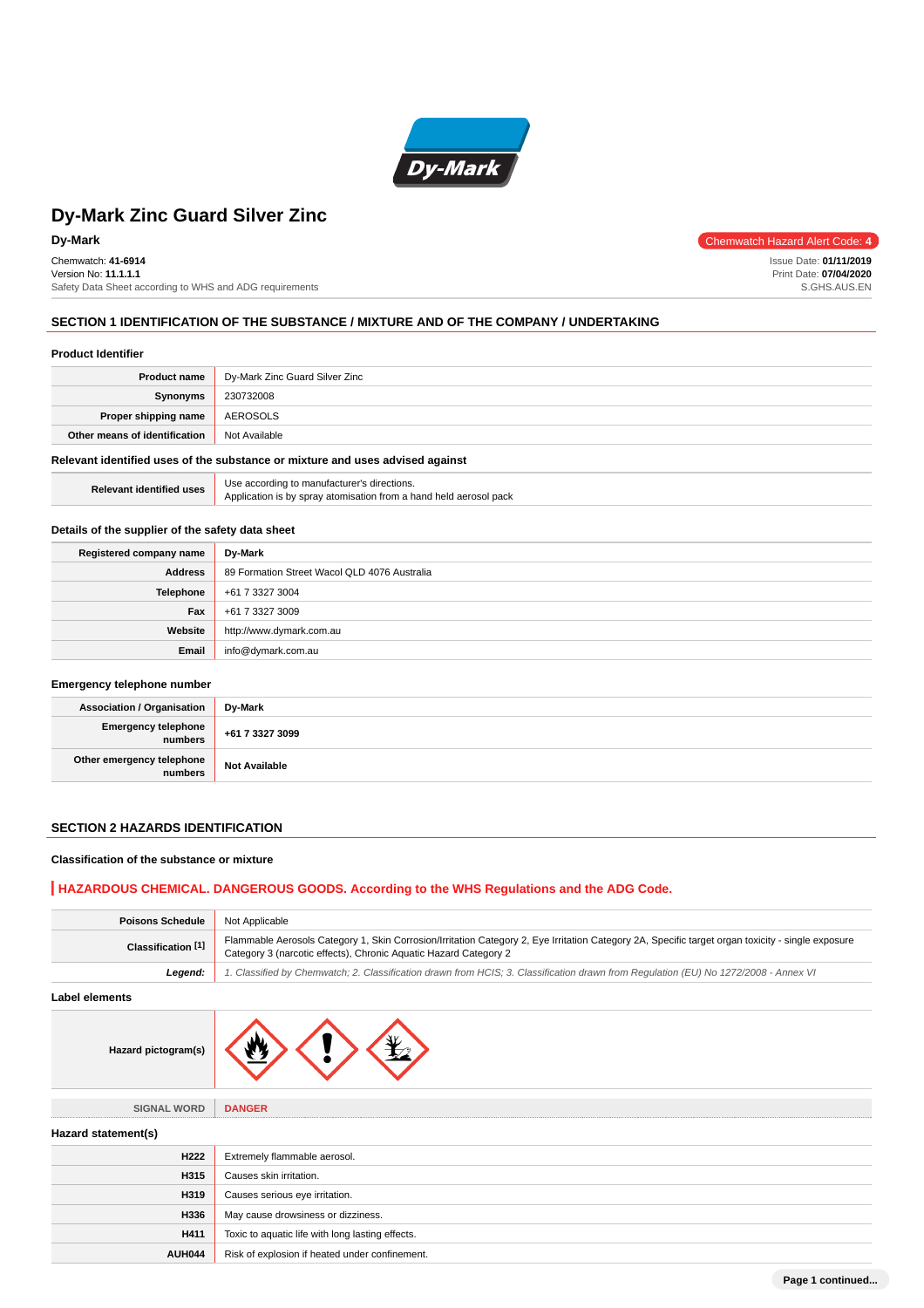### **Precautionary statement(s) Prevention**

| P210             | Keep away from heat/sparks/open flames/hot surfaces. - No smoking.         |
|------------------|----------------------------------------------------------------------------|
| P211             | Do not spray on an open flame or other ignition source.                    |
| P <sub>251</sub> | Pressurized container: Do not pierce or burn, even after use.              |
| P <sub>271</sub> | Use only outdoors or in a well-ventilated area.                            |
| P <sub>261</sub> | Avoid breathing mist/vapours/spray.                                        |
| P273             | Avoid release to the environment.                                          |
| P280             | Wear protective gloves/protective clothing/eye protection/face protection. |

### **Precautionary statement(s) Response**

| P321           | Specific treatment (see advice on this label).                                                                                   |
|----------------|----------------------------------------------------------------------------------------------------------------------------------|
| P362           | Take off contaminated clothing and wash before reuse.                                                                            |
| P305+P351+P338 | IF IN EYES: Rinse cautiously with water for several minutes. Remove contact lenses, if present and easy to do. Continue rinsing. |
| P312           | Call a POISON CENTER or doctor/physician if you feel unwell.                                                                     |
| P337+P313      | If eye irritation persists: Get medical advice/attention.                                                                        |
| P391           | Collect spillage.                                                                                                                |
| P302+P352      | IF ON SKIN: Wash with plenty of water and soap.                                                                                  |
| P304+P340      | IF INHALED: Remove victim to fresh air and keep at rest in a position comfortable for breathing.                                 |
| P332+P313      | If skin irritation occurs: Get medical advice/attention.                                                                         |

### **Precautionary statement(s) Storage**

| P405      | Store locked up.                                                             |
|-----------|------------------------------------------------------------------------------|
| P410+P412 | Protect from sunlight. Do not expose to temperatures exceeding 50 °C/122 °F. |
| P403+P233 | Store in a well-ventilated place. Keep container tightly closed.             |

### **Precautionary statement(s) Disposal**

**P501** Dispose of contents/container to authorised hazardous or special waste collection point in accordance with any local regulation.

### **SECTION 3 COMPOSITION / INFORMATION ON INGREDIENTS**

### **Substances**

See section below for composition of Mixtures

### **Mixtures**

| <b>CAS No</b> | %[weight] | Name           |
|---------------|-----------|----------------|
| 1330-20-7     | 10-30     | xylene         |
| Not Available | 10-30     | resin          |
| 67-64-1       | 10-30     | acetone        |
| 7440-66-6     | $1 - 10$  | zinc powder    |
| 7779-90-0     | $1 - 3$   | zinc phosphate |
| 7429-90-5     | $1 - 3$   | aluminium      |
| 115-10-6      | $30 - 40$ | dimethyl ether |

## **SECTION 4 FIRST AID MEASURES**

**Description of first aid measures**

| Description of first ald measures |                                                                                                                                                                                                                                                                                                                                                                                                                                                                                                                                |  |
|-----------------------------------|--------------------------------------------------------------------------------------------------------------------------------------------------------------------------------------------------------------------------------------------------------------------------------------------------------------------------------------------------------------------------------------------------------------------------------------------------------------------------------------------------------------------------------|--|
| <b>Eye Contact</b>                | If aerosols come in contact with the eyes:<br>Inmediately hold the eyelids apart and flush the eye continuously for at least 15 minutes with fresh running water.<br>Ensure complete irrigation of the eye by keeping eyelids apart and away from eye and moving the eyelids by occasionally lifting the upper<br>and lower lids.<br>Transport to hospital or doctor without delay.<br>Removal of contact lenses after an eye injury should only be undertaken by skilled personnel.                                           |  |
| <b>Skin Contact</b>               | If solids or aerosol mists are deposited upon the skin:<br>Filush skin and hair with running water (and soap if available).<br>▶ Remove any adhering solids with industrial skin cleansing cream.<br>DO NOT use solvents.<br>Seek medical attention in the event of irritation.                                                                                                                                                                                                                                                |  |
| Inhalation                        | If aerosols, fumes or combustion products are inhaled:<br>▶ Remove to fresh air.<br>Lay patient down. Keep warm and rested.<br>▶ Prostheses such as false teeth, which may block airway, should be removed, where possible, prior to initiating first aid procedures.<br>If breathing is shallow or has stopped, ensure clear airway and apply resuscitation, preferably with a demand valve resuscitator, bag-valve<br>mask device, or pocket mask as trained. Perform CPR if necessary.<br>Transport to hospital, or doctor. |  |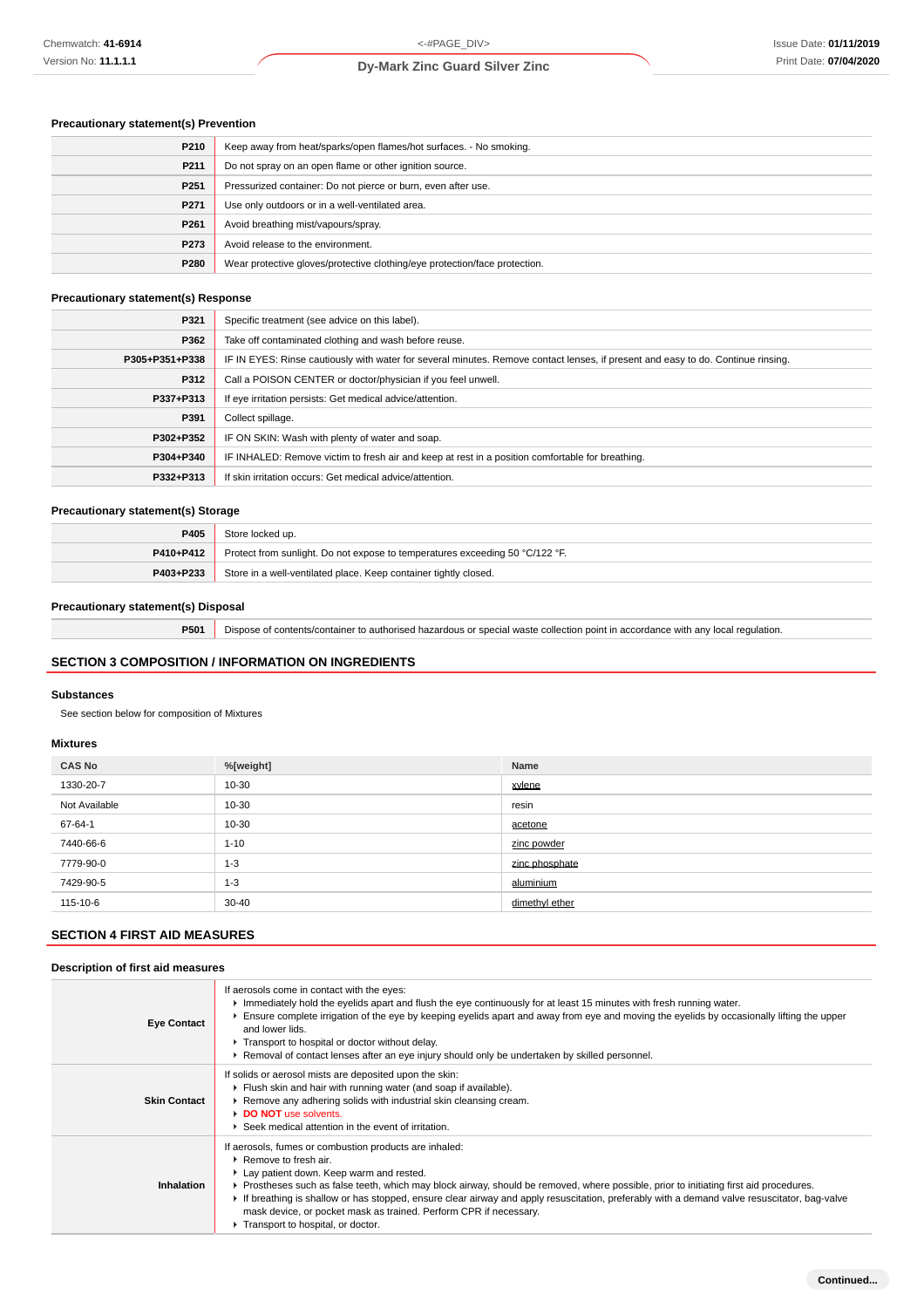**Ingestion** Avoid giving milk or oils. Avoid giving alcohol. Not considered a normal route of entry.

#### **Indication of any immediate medical attention and special treatment needed**

Treat symptomatically. for lower alkyl ethers: --------------------------------------------------------------

### BASIC TREATMENT

- -------------------------------------------------------------- Establish a patent airway with suction where necessary.
- Watch for signs of respiratory insufficiency and assist ventilation as necessary.
- Administer oxygen by non-rebreather mask at 10 to 15 l/min.
- A low-stimulus environment must be maintained.
- **Monitor and treat, where necessary, for shock**
- Anticipate and treat, where necessary, for seizures.

--------------------------------------------------------------

DO NOT use emetics. Where ingestion is suspected rinse mouth and give up to 200 ml water (5 ml/kg recommended) for dilution where patient is able to swallow, has a strong gag reflex and does not drool.

#### ADVANCED TREATMENT

-------------------------------------------------------------- Consider orotracheal or nasotracheal intubation for airway control in unconscious patient or where respiratory arrest has occurred.

- Positive-pressure ventilation using a bag-valve mask might be of use.
- Monitor and treat, where necessary, for arrhythmias.
- ▶ Start an IV D5W TKO. If signs of hypovolaemia are present use lactated Ringers solution. Fluid overload might create complications.
- Drug therapy should be considered for pulmonary oedema.
- Hypotension without signs of hypovolaemia may require vasopressors.
- Treat seizures with diazepam.
- Proparacaine hydrochloride should be used to assist eye irrigation.

#### -------------------------------------------------------------- EMERGENCY DEPARTMENT

- -------------------------------------------------------------- Laboratory analysis of complete blood count, serum electrolytes, BUN, creatinine, glucose, urinalysis, baseline for serum aminotransferases (ALT and AST), calcium, phosphorus and magnesium, may assist in establishing a treatment regime. Other useful analyses include anion and osmolar gaps, arterial blood gases (ABGs), chest radiographs and electrocardiograph.
- Ethers may produce anion gap acidosis. Hyperventilation and bicarbonate therapy might be indicated.
- Haemodialysis might be considered in patients with impaired renal function.
- Consult a toxicologist as necessary.
- BRONSTEIN, A.C. and CURRANCE, P.L.

EMERGENCY CARE FOR HAZARDOUS MATERIALS EXPOSURE: 2nd Ed. 1994

For acute or short term repeated exposures to xylene:

- Gastro-intestinal absorption is significant with ingestions. For ingestions exceeding 1-2 ml (xylene)/kg, intubation and lavage with cuffed endotracheal tube is recommended. The use of charcoal and cathartics is equivocal.
- Pulmonary absorption is rapid with about 60-65% retained at rest.
- Primary threat to life from ingestion and/or inhalation, is respiratory failure.
- 
- Patients should be quickly evaluated for signs of respiratory distress (e.g. cyanosis, tachypnoea, intercostal retraction, obtundation) and given oxygen. Patients with inadequate tidal volumes or poor arterial blood gases (pO2 < 50 mm Hg or pCO2 > 50 mm Hg) should be intubated.
- Arrhythmias complicate some hydrocarbon ingestion and/or inhalation and electrocardiographic evidence of myocardial injury has been reported; intravenous lines and cardiac monitors should be established in obviously symptomatic patients. The lungs excrete inhaled solvents, so that hyperventilation improves clearance.
- A chest x-ray should be taken immediately after stabilisation of breathing and circulation to document aspiration and detect the presence of pneumothorax. Epinephrine (adrenalin) is not recommended for treatment of bronchospasm because of potential myocardial sensitisation to catecholamines. Inhaled cardioselective
- bronchodilators (e.g. Alupent, Salbutamol) are the preferred agents, with aminophylline a second choice.

BIOLOGICAL EXPOSURE INDEX - BEI

These represent the determinants observed in specimens collected from a healthy worker exposed at the Exposure Standard (ES or TLV):

| Determinant                    | Index                | Sampling Time       | Comments |
|--------------------------------|----------------------|---------------------|----------|
| Methylhippu-ric acids in urine | 1.5 gm/gm creatinine | End of shift        |          |
|                                | 2 mg/min             | Last 4 hrs of shift |          |

### **SECTION 5 FIREFIGHTING MEASURES**

#### **Extinguishing media**

**SMALL FIRE:**

Water spray, dry chemical or CO2 **LARGE FIRE:** Water spray or fog.

#### **Special hazards arising from the substrate or mixture**

| <b>Fire Incompatibility</b>    | ► Avoid contamination with oxidising agents i.e. nitrates, oxidising acids, chlorine bleaches, pool chlorine etc. as ignition may result                                                                                                                                                                                                                                                                                                                                                                                                                                                                                                                                        |
|--------------------------------|---------------------------------------------------------------------------------------------------------------------------------------------------------------------------------------------------------------------------------------------------------------------------------------------------------------------------------------------------------------------------------------------------------------------------------------------------------------------------------------------------------------------------------------------------------------------------------------------------------------------------------------------------------------------------------|
| <b>Advice for firefighters</b> |                                                                                                                                                                                                                                                                                                                                                                                                                                                                                                                                                                                                                                                                                 |
| <b>Fire Fighting</b>           | Alert Fire Brigade and tell them location and nature of hazard.<br>• May be violently or explosively reactive.<br>• Wear breathing apparatus plus protective gloves.<br>Prevent, by any means available, spillage from entering drains or water course.<br>If safe, switch off electrical equipment until vapour fire hazard removed.<br>► Use water delivered as a fine spray to control fire and cool adjacent area.<br>▶ DO NOT approach containers suspected to be hot.<br>• Cool fire exposed containers with water spray from a protected location.<br>If safe to do so, remove containers from path of fire.<br>Equipment should be thoroughly decontaminated after use. |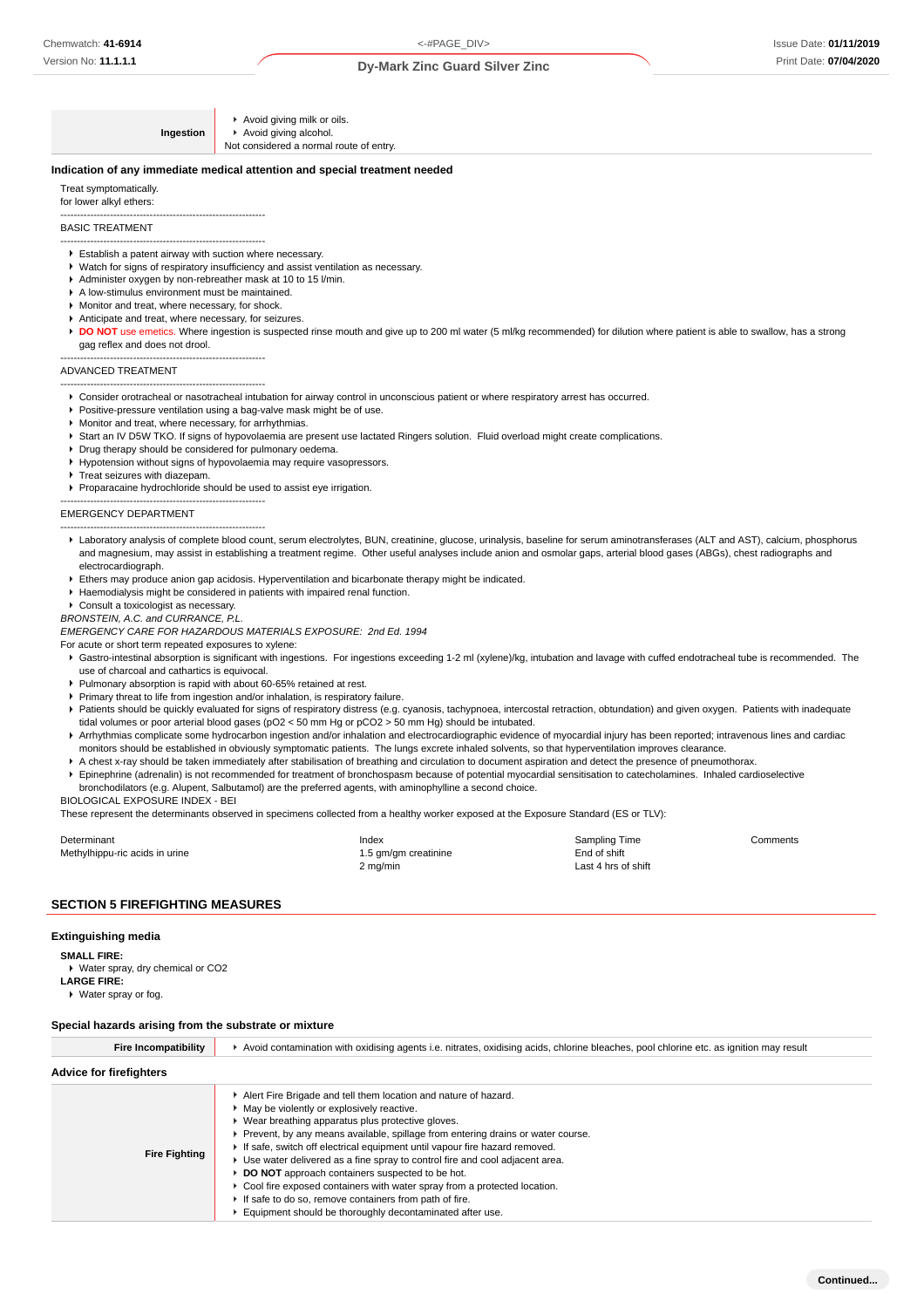| <b>Fire/Explosion Hazard</b> | ► Liquid and vapour are highly flammable.<br>▶ Severe fire hazard when exposed to heat or flame.<br>▶ Vapour forms an explosive mixture with air.<br>Severe explosion hazard, in the form of vapour, when exposed to flame or spark.<br>▶ Vapour may travel a considerable distance to source of ignition.<br>Heating may cause expansion or decomposition with violent container rupture.<br>Aerosol cans may explode on exposure to naked flames.<br>▶ Rupturing containers may rocket and scatter burning materials.<br>▶ Hazards may not be restricted to pressure effects.<br>• May emit acrid, poisonous or corrosive fumes.<br>• On combustion, may emit toxic fumes of carbon monoxide (CO).<br>Combustion products include:<br>carbon dioxide (CO2)<br>other pyrolysis products typical of burning organic material.<br>Contains low boiling substance: Closed containers may rupture due to pressure buildup under fire conditions. |
|------------------------------|-----------------------------------------------------------------------------------------------------------------------------------------------------------------------------------------------------------------------------------------------------------------------------------------------------------------------------------------------------------------------------------------------------------------------------------------------------------------------------------------------------------------------------------------------------------------------------------------------------------------------------------------------------------------------------------------------------------------------------------------------------------------------------------------------------------------------------------------------------------------------------------------------------------------------------------------------|
| <b>HAZCHEM</b>               | Not Applicable                                                                                                                                                                                                                                                                                                                                                                                                                                                                                                                                                                                                                                                                                                                                                                                                                                                                                                                                |

### **SECTION 6 ACCIDENTAL RELEASE MEASURES**

### **Personal precautions, protective equipment and emergency procedures**

See section 8

**Environmental precautions**

See section 12

### **Methods and material for containment and cleaning up**

| <b>Minor Spills</b> | Clean up all spills immediately.<br>Avoid breathing vapours and contact with skin and eyes.<br>▶ Wear protective clothing, impervious gloves and safety glasses.<br>▶ Shut off all possible sources of ignition and increase ventilation.<br>$\triangleright$ Wipe up.<br>If safe, damaged cans should be placed in a container outdoors, away from all ignition sources, until pressure has dissipated.<br>• Undamaged cans should be gathered and stowed safely.                                                                                                                                                                                                                                                                                                                                                                                                                                                                                                                                                                                 |
|---------------------|----------------------------------------------------------------------------------------------------------------------------------------------------------------------------------------------------------------------------------------------------------------------------------------------------------------------------------------------------------------------------------------------------------------------------------------------------------------------------------------------------------------------------------------------------------------------------------------------------------------------------------------------------------------------------------------------------------------------------------------------------------------------------------------------------------------------------------------------------------------------------------------------------------------------------------------------------------------------------------------------------------------------------------------------------|
| <b>Major Spills</b> | DO NOT exert excessive pressure on valve; DO NOT attempt to operate damaged valve.<br>• Clear area of personnel and move upwind.<br>Alert Fire Brigade and tell them location and nature of hazard.<br>• May be violently or explosively reactive.<br>▶ Wear breathing apparatus plus protective gloves.<br>▶ Prevent, by any means available, spillage from entering drains or water courses<br>▶ No smoking, naked lights or ignition sources.<br>Increase ventilation.<br>Stop leak if safe to do so.<br>▶ Water spray or fog may be used to disperse / absorb vapour.<br>Absorb or cover spill with sand, earth, inert materials or vermiculite.<br>If safe, damaged cans should be placed in a container outdoors, away from ignition sources, until pressure has dissipated.<br>• Undamaged cans should be gathered and stowed safely.<br>Collect residues and seal in labelled drums for disposal.<br>▶ Remove leaking cylinders to a safe place if possible.<br>► Release pressure under safe, controlled conditions by opening the valve. |

Personal Protective Equipment advice is contained in Section 8 of the SDS.

### **SECTION 7 HANDLING AND STORAGE**

| Precautions for safe handling |                                                                                                                                                                                                                                                                                                                                                                                                                                                                                                                                                                                                                                                                                                                                                                                                                                                                                                                                                                                                                                         |
|-------------------------------|-----------------------------------------------------------------------------------------------------------------------------------------------------------------------------------------------------------------------------------------------------------------------------------------------------------------------------------------------------------------------------------------------------------------------------------------------------------------------------------------------------------------------------------------------------------------------------------------------------------------------------------------------------------------------------------------------------------------------------------------------------------------------------------------------------------------------------------------------------------------------------------------------------------------------------------------------------------------------------------------------------------------------------------------|
| Safe handling                 | DO NOT allow clothing wet with material to stay in contact with skin<br>Avoid all personal contact, including inhalation.<br>▶ Wear protective clothing when risk of exposure occurs.<br>Use in a well-ventilated area.<br>Prevent concentration in hollows and sumps.<br>DO NOT enter confined spaces until atmosphere has been checked.<br>Avoid smoking, naked lights or ignition sources.<br>Avoid contact with incompatible materials.<br>V When handling, DO NOT eat, drink or smoke.<br>DO NOT incinerate or puncture aerosol cans.<br>DO NOT spray directly on humans, exposed food or food utensils.<br>Avoid physical damage to containers.<br>Always wash hands with soap and water after handling.<br>▶ Work clothes should be laundered separately.<br>Use good occupational work practice.<br>▶ Observe manufacturer's storage and handling recommendations contained within this SDS.<br>Atmosphere should be regularly checked against established exposure standards to ensure safe working conditions are maintained. |
| Other information             | ▶ Keep dry to avoid corrosion of cans. Corrosion may result in container perforation and internal pressure may eject contents of can<br>Store in original containers in approved flammable liquid storage area.<br>DO NOT store in pits, depressions, basements or areas where vapours may be trapped.<br>▶ No smoking, naked lights, heat or ignition sources.<br>▶ Keep containers securely sealed. Contents under pressure.<br>Store away from incompatible materials.<br>Store in a cool, dry, well ventilated area.<br>Avoid storage at temperatures higher than 40 deg C.<br>▶ Store in an upright position.                                                                                                                                                                                                                                                                                                                                                                                                                      |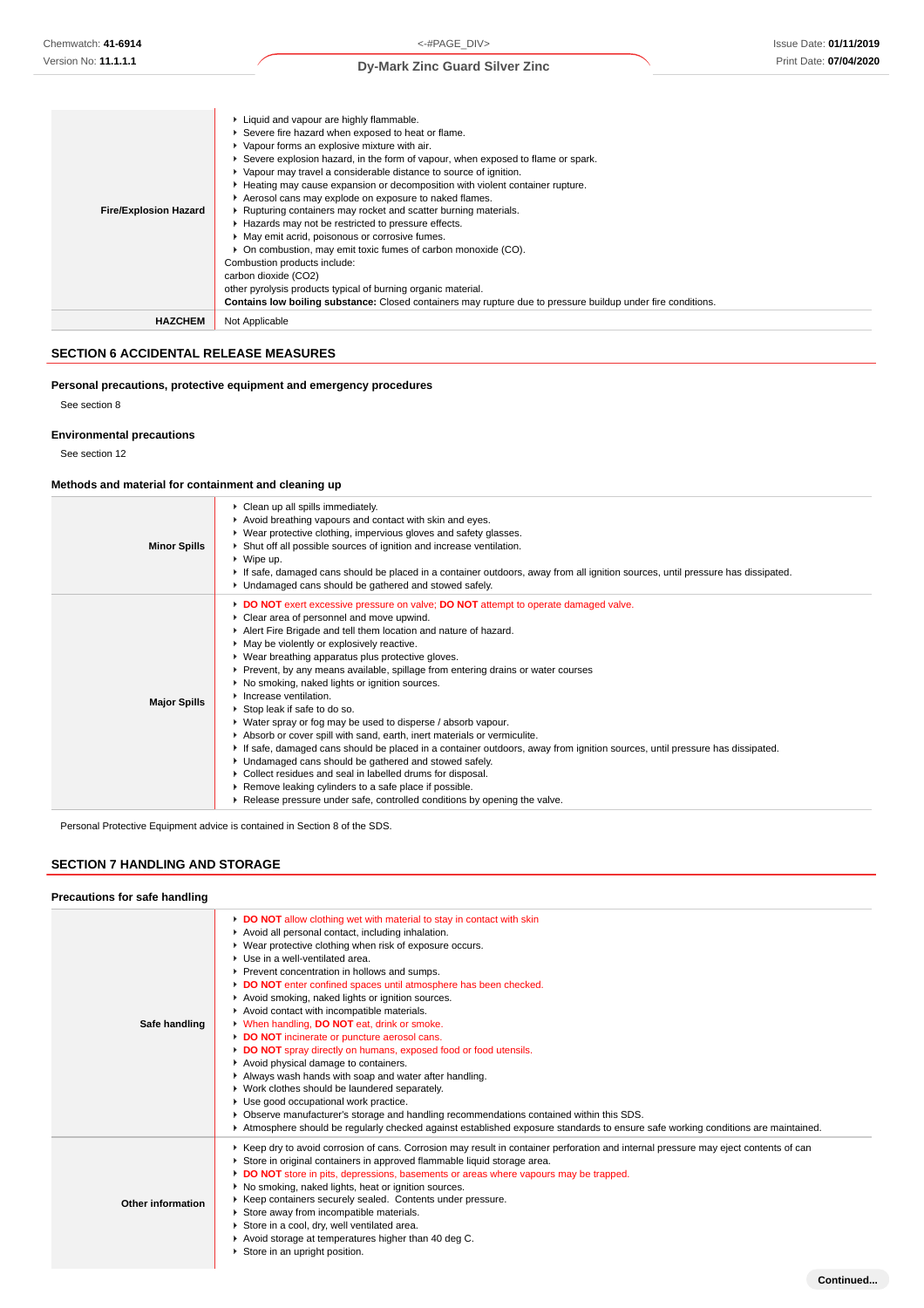Protect containers against physical damage.

Ŷ

- Check regularly for spills and leaks.
- Observe manufacturer's storage and handling recommendations contained within this SDS.

### **Conditions for safe storage, including any incompatibilities**

| Suitable container      | Aerosol dispenser.<br>• Check that containers are clearly labelled.                                         |
|-------------------------|-------------------------------------------------------------------------------------------------------------|
| Storage incompatibility | Reacts with acids producing flammable / explosive hydrogen (H2) gas<br>Avoid reaction with oxidising agents |
|                         | <b>MA</b><br>$\Delta$                                                                                       |



**0** — May be stored together with specific preventions

**+** — May be stored together

### **SECTION 8 EXPOSURE CONTROLS / PERSONAL PROTECTION**

+ X + X + + +

### **Control parameters**

### **OCCUPATIONAL EXPOSURE LIMITS (OEL)**

**INGREDIENT DATA**

| Source                       | Ingredient     | <b>Material name</b>              | <b>TWA</b>           | <b>STEL</b>           | Peak          | <b>Notes</b>  |
|------------------------------|----------------|-----------------------------------|----------------------|-----------------------|---------------|---------------|
| Australia Exposure Standards | xvlene         | Xylene (o-, m-, p- isomers)       | 80 ppm / 350 mg/m3   | 655 mg/m3 / 150 ppm   | Not Available | Not Available |
| Australia Exposure Standards | acetone        | Acetone                           | 500 ppm / 1185 mg/m3 | 2375 mg/m3 / 1000 ppm | Not Available | Not Available |
| Australia Exposure Standards | aluminium      | Aluminium, pyro powders (as Al)   | $5 \text{ mg/m}$ 3   | Not Available         | Not Available | Not Available |
| Australia Exposure Standards | aluminium      | Aluminium (welding fumes) (as Al) | $5 \text{ mg/m}$     | Not Available         | Not Available | Not Available |
| Australia Exposure Standards | aluminium      | Aluminium (metal dust)            | $10 \text{ mg/m}$    | Not Available         | Not Available | Not Available |
| Australia Exposure Standards | dimethyl ether | Dimethyl ether                    | 400 ppm / 760 mg/m3  | 950 mg/m3 / 500 ppm   | Not Available | Not Available |

#### **EMERGENCY LIMITS**

| Ingredient     | <b>Material name</b>           | TEEL-1            |               | TEEL-2              | TEEL-3             |  |
|----------------|--------------------------------|-------------------|---------------|---------------------|--------------------|--|
| xylene         | Xylenes                        | Not Available     |               | Not Available       | Not Available      |  |
| acetone        | Acetone                        | Not Available     |               | Not Available       | Not Available      |  |
| zinc powder    | Zinc                           | $6$ mg/m $3$      |               | $21 \text{ mg/m}$   | $120 \text{ mg/m}$ |  |
| zinc phosphate | Zinc phosphate (3:2)           | $12 \text{ mg/m}$ |               | 36 mg/m3            | 220 mg/m3          |  |
| dimethyl ether | Methyl ether; (Dimethyl ether) | 3,000 ppm         |               | 3800* ppm           | 7200* ppm          |  |
|                |                                |                   |               |                     |                    |  |
| Ingredient     | <b>Original IDLH</b>           |                   |               | <b>Revised IDLH</b> |                    |  |
| xylene         | 900 ppm                        |                   | Not Available |                     |                    |  |
| acetone        | 2,500 ppm                      |                   |               | Not Available       |                    |  |
| zinc powder    | Not Available                  |                   | Not Available |                     |                    |  |
| zinc phosphate | Not Available                  |                   | Not Available |                     |                    |  |
| aluminium      | Not Available                  |                   | Not Available |                     |                    |  |
| dimethyl ether | Not Available                  |                   | Not Available |                     |                    |  |
|                |                                |                   |               |                     |                    |  |

**OCCUPATIONAL EXPOSURE BANDING**

| Ingredient  | Occupational Exposure Band Rating                                                                                                           | <b>Occupational Exposure Band Limit</b> |  |
|-------------|---------------------------------------------------------------------------------------------------------------------------------------------|-----------------------------------------|--|
| zinc powder |                                                                                                                                             | $\leq 0.01$ mg/m <sup>3</sup>           |  |
|             | Occupational exposure banding is a process of assigning chemicals into specific categories or bands based on a chemical's potency and the   |                                         |  |
| Notes:      | adverse health outcomes associated with exposure. The output of this process is an occupational exposure band (OEB), which corresponds to a |                                         |  |

range of exposure concentrations that are expected to protect worker health.

**Exposure controls**

| Appropriate engineering<br>controls | Engineering controls are used to remove a hazard or place a barrier between the worker and the hazard. Well-designed engineering controls can<br>be highly effective in protecting workers and will typically be independent of worker interactions to provide this high level of protection.<br>The basic types of engineering controls are:<br>Process controls which involve changing the way a job activity or process is done to reduce the risk.<br>Enclosure and/or isolation of emission source which keeps a selected hazard "physically" away from the worker and ventilation that strategically<br>"adds" and "removes" air in the work environment. Ventilation can remove or dilute an air contaminant if designed properly. The design of a<br>ventilation system must match the particular process and chemical or contaminant in use.<br>Employers may need to use multiple types of controls to prevent employee overexposure.<br>General exhaust is adequate under normal conditions. If risk of overexposure exists, wear SAA approved respirator. Correct fit is essential to<br>obtain adequate protection.<br>Provide adequate ventilation in warehouse or closed storage areas.<br>Air contaminants generated in the workplace possess varying "escape" velocities which, in turn, determine the "capture velocities" of fresh<br>circulating air required to effectively remove the contaminant. |
|-------------------------------------|--------------------------------------------------------------------------------------------------------------------------------------------------------------------------------------------------------------------------------------------------------------------------------------------------------------------------------------------------------------------------------------------------------------------------------------------------------------------------------------------------------------------------------------------------------------------------------------------------------------------------------------------------------------------------------------------------------------------------------------------------------------------------------------------------------------------------------------------------------------------------------------------------------------------------------------------------------------------------------------------------------------------------------------------------------------------------------------------------------------------------------------------------------------------------------------------------------------------------------------------------------------------------------------------------------------------------------------------------------------------------------------------------------------------------|
|                                     |                                                                                                                                                                                                                                                                                                                                                                                                                                                                                                                                                                                                                                                                                                                                                                                                                                                                                                                                                                                                                                                                                                                                                                                                                                                                                                                                                                                                                          |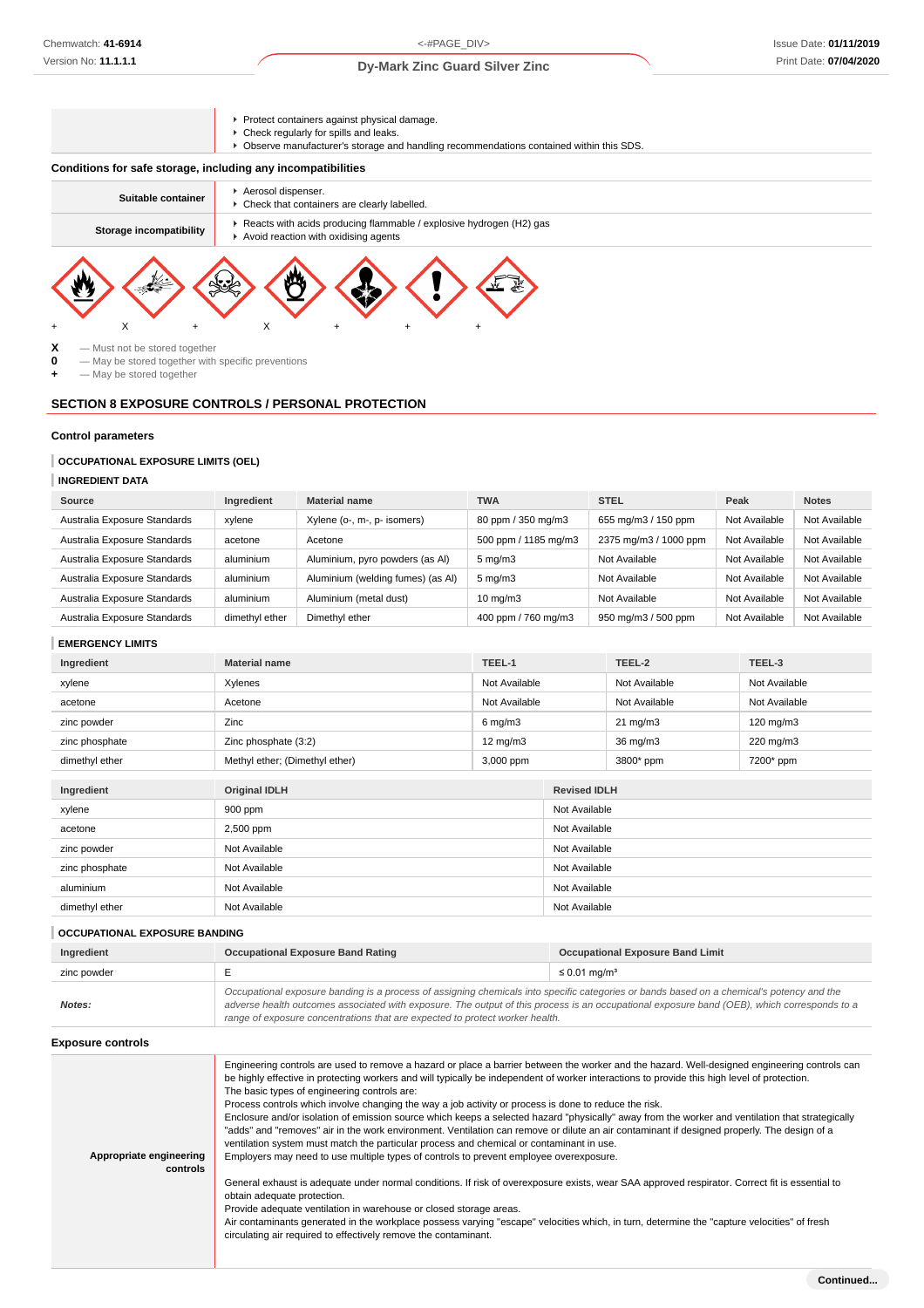|                              | Type of Contaminant:                                                                                                                                                                                                                                                                                                                                                                                                                                                                                                                                                                                                                                                                                                                                                                                                                                                                                                                                                                                                                                                                                                                                                                                                                                                                                                                                                                                                                                                                                                                                                                                                                                                                                                                                                                                                                                                                                                                            | Speed:                                                                                                                                                                                                                                                                                                                                                                                                                                                                                                                                                                                                                                                                                                                                                  |                            |  |  |
|------------------------------|-------------------------------------------------------------------------------------------------------------------------------------------------------------------------------------------------------------------------------------------------------------------------------------------------------------------------------------------------------------------------------------------------------------------------------------------------------------------------------------------------------------------------------------------------------------------------------------------------------------------------------------------------------------------------------------------------------------------------------------------------------------------------------------------------------------------------------------------------------------------------------------------------------------------------------------------------------------------------------------------------------------------------------------------------------------------------------------------------------------------------------------------------------------------------------------------------------------------------------------------------------------------------------------------------------------------------------------------------------------------------------------------------------------------------------------------------------------------------------------------------------------------------------------------------------------------------------------------------------------------------------------------------------------------------------------------------------------------------------------------------------------------------------------------------------------------------------------------------------------------------------------------------------------------------------------------------|---------------------------------------------------------------------------------------------------------------------------------------------------------------------------------------------------------------------------------------------------------------------------------------------------------------------------------------------------------------------------------------------------------------------------------------------------------------------------------------------------------------------------------------------------------------------------------------------------------------------------------------------------------------------------------------------------------------------------------------------------------|----------------------------|--|--|
|                              | aerosols, (released at low velocity into zone of active generation)                                                                                                                                                                                                                                                                                                                                                                                                                                                                                                                                                                                                                                                                                                                                                                                                                                                                                                                                                                                                                                                                                                                                                                                                                                                                                                                                                                                                                                                                                                                                                                                                                                                                                                                                                                                                                                                                             | $0.5 - 1$ m/s                                                                                                                                                                                                                                                                                                                                                                                                                                                                                                                                                                                                                                                                                                                                           |                            |  |  |
|                              | direct spray, spray painting in shallow booths, gas discharge (active generation into zone of rapid air motion)                                                                                                                                                                                                                                                                                                                                                                                                                                                                                                                                                                                                                                                                                                                                                                                                                                                                                                                                                                                                                                                                                                                                                                                                                                                                                                                                                                                                                                                                                                                                                                                                                                                                                                                                                                                                                                 |                                                                                                                                                                                                                                                                                                                                                                                                                                                                                                                                                                                                                                                                                                                                                         | 1-2.5 m/s (200-500 f/min.) |  |  |
|                              | Within each range the appropriate value depends on:                                                                                                                                                                                                                                                                                                                                                                                                                                                                                                                                                                                                                                                                                                                                                                                                                                                                                                                                                                                                                                                                                                                                                                                                                                                                                                                                                                                                                                                                                                                                                                                                                                                                                                                                                                                                                                                                                             |                                                                                                                                                                                                                                                                                                                                                                                                                                                                                                                                                                                                                                                                                                                                                         |                            |  |  |
|                              | Upper end of the range<br>Lower end of the range                                                                                                                                                                                                                                                                                                                                                                                                                                                                                                                                                                                                                                                                                                                                                                                                                                                                                                                                                                                                                                                                                                                                                                                                                                                                                                                                                                                                                                                                                                                                                                                                                                                                                                                                                                                                                                                                                                |                                                                                                                                                                                                                                                                                                                                                                                                                                                                                                                                                                                                                                                                                                                                                         |                            |  |  |
|                              | 1: Room air currents minimal or favourable to capture                                                                                                                                                                                                                                                                                                                                                                                                                                                                                                                                                                                                                                                                                                                                                                                                                                                                                                                                                                                                                                                                                                                                                                                                                                                                                                                                                                                                                                                                                                                                                                                                                                                                                                                                                                                                                                                                                           | 1: Disturbing room air currents                                                                                                                                                                                                                                                                                                                                                                                                                                                                                                                                                                                                                                                                                                                         |                            |  |  |
|                              | 2: Contaminants of low toxicity or of nuisance value only.                                                                                                                                                                                                                                                                                                                                                                                                                                                                                                                                                                                                                                                                                                                                                                                                                                                                                                                                                                                                                                                                                                                                                                                                                                                                                                                                                                                                                                                                                                                                                                                                                                                                                                                                                                                                                                                                                      | 2: Contaminants of high toxicity                                                                                                                                                                                                                                                                                                                                                                                                                                                                                                                                                                                                                                                                                                                        |                            |  |  |
|                              | 3: Intermittent, low production.                                                                                                                                                                                                                                                                                                                                                                                                                                                                                                                                                                                                                                                                                                                                                                                                                                                                                                                                                                                                                                                                                                                                                                                                                                                                                                                                                                                                                                                                                                                                                                                                                                                                                                                                                                                                                                                                                                                | 3: High production, heavy use                                                                                                                                                                                                                                                                                                                                                                                                                                                                                                                                                                                                                                                                                                                           |                            |  |  |
|                              | 4: Large hood or large air mass in motion                                                                                                                                                                                                                                                                                                                                                                                                                                                                                                                                                                                                                                                                                                                                                                                                                                                                                                                                                                                                                                                                                                                                                                                                                                                                                                                                                                                                                                                                                                                                                                                                                                                                                                                                                                                                                                                                                                       | 4: Small hood-local control only                                                                                                                                                                                                                                                                                                                                                                                                                                                                                                                                                                                                                                                                                                                        |                            |  |  |
|                              | factors of 10 or more when extraction systems are installed or used.                                                                                                                                                                                                                                                                                                                                                                                                                                                                                                                                                                                                                                                                                                                                                                                                                                                                                                                                                                                                                                                                                                                                                                                                                                                                                                                                                                                                                                                                                                                                                                                                                                                                                                                                                                                                                                                                            | Simple theory shows that air velocity falls rapidly with distance away from the opening of a simple extraction pipe. Velocity generally decreases<br>with the square of distance from the extraction point (in simple cases). Therefore the air speed at the extraction point should be adjusted,<br>accordingly, after reference to distance from the contaminating source. The air velocity at the extraction fan, for example, should be a minimum of<br>1-2 m/s (200-400 f/min.) for extraction of solvents generated in a tank 2 meters distant from the extraction point. Other mechanical<br>considerations, producing performance deficits within the extraction apparatus, make it essential that theoretical air velocities are multiplied by |                            |  |  |
| <b>Personal protection</b>   |                                                                                                                                                                                                                                                                                                                                                                                                                                                                                                                                                                                                                                                                                                                                                                                                                                                                                                                                                                                                                                                                                                                                                                                                                                                                                                                                                                                                                                                                                                                                                                                                                                                                                                                                                                                                                                                                                                                                                 |                                                                                                                                                                                                                                                                                                                                                                                                                                                                                                                                                                                                                                                                                                                                                         |                            |  |  |
| Eye and face protection      | Safety glasses with side shields.<br>Chemical goggles.<br>▶ Contact lenses may pose a special hazard; soft contact lenses may absorb and concentrate irritants. A written policy document, describing<br>the wearing of lenses or restrictions on use, should be created for each workplace or task. This should include a review of lens absorption<br>and adsorption for the class of chemicals in use and an account of injury experience. Medical and first-aid personnel should be trained in<br>their removal and suitable equipment should be readily available. In the event of chemical exposure, begin eye irrigation immediately and<br>remove contact lens as soon as practicable. Lens should be removed at the first signs of eye redness or irritation - lens should be removed in<br>a clean environment only after workers have washed hands thoroughly. [CDC NIOSH Current Intelligence Bulletin 59], [AS/NZS 1336 or<br>national equivalent]<br>Close fitting gas tight goggles<br><b>DO NOT</b> wear contact lenses.<br>▶ Contact lenses may pose a special hazard; soft contact lenses may absorb and concentrate irritants. A written policy document, describing<br>the wearing of lens or restrictions on use, should be created for each workplace or task. This should include a review of lens absorption and<br>adsorption for the class of chemicals in use and an account of injury experience. Medical and first-aid personnel should be trained in their<br>removal and suitable equipment should be readily available. In the event of chemical exposure, begin eye irrigation immediately and remove<br>contact lens as soon as practicable. Lens should be removed at the first signs of eye redness or irritation - lens should be removed in a clean<br>environment only after workers have washed hands thoroughly. [CDC NIOSH Current Intelligence Bulletin 59], [AS/NZS 1336 or national<br>equivalent] |                                                                                                                                                                                                                                                                                                                                                                                                                                                                                                                                                                                                                                                                                                                                                         |                            |  |  |
| <b>Skin protection</b>       | See Hand protection below                                                                                                                                                                                                                                                                                                                                                                                                                                                                                                                                                                                                                                                                                                                                                                                                                                                                                                                                                                                                                                                                                                                                                                                                                                                                                                                                                                                                                                                                                                                                                                                                                                                                                                                                                                                                                                                                                                                       |                                                                                                                                                                                                                                                                                                                                                                                                                                                                                                                                                                                                                                                                                                                                                         |                            |  |  |
| <b>Hands/feet protection</b> | ▶ No special equipment needed when handling small quantities.<br>OTHERWISE:<br>For potentially moderate exposures:<br>▶ Wear general protective gloves, eg. light weight rubber gloves.<br>For potentially heavy exposures:<br>▶ Wear chemical protective gloves, eg. PVC. and safety footwear.                                                                                                                                                                                                                                                                                                                                                                                                                                                                                                                                                                                                                                                                                                                                                                                                                                                                                                                                                                                                                                                                                                                                                                                                                                                                                                                                                                                                                                                                                                                                                                                                                                                 |                                                                                                                                                                                                                                                                                                                                                                                                                                                                                                                                                                                                                                                                                                                                                         |                            |  |  |
| <b>Body protection</b>       | See Other protection below                                                                                                                                                                                                                                                                                                                                                                                                                                                                                                                                                                                                                                                                                                                                                                                                                                                                                                                                                                                                                                                                                                                                                                                                                                                                                                                                                                                                                                                                                                                                                                                                                                                                                                                                                                                                                                                                                                                      |                                                                                                                                                                                                                                                                                                                                                                                                                                                                                                                                                                                                                                                                                                                                                         |                            |  |  |
| Other protection             | No special equipment needed when handling small quantities.<br><b>OTHERWISE:</b><br>• Overalls.<br>▶ Skin cleansing cream.<br>▶ Eyewash unit.<br>Do not spray on hot surfaces.<br>▶ The clothing worn by process operators insulated from earth may develop static charges far higher (up to 100 times) than the minimum<br>ignition energies for various flammable gas-air mixtures. This holds true for a wide range of clothing materials including cotton.<br>Avoid dangerous levels of charge by ensuring a low resistivity of the surface material worn outermost.<br>BRETHERICK: Handbook of Reactive Chemical Hazards.                                                                                                                                                                                                                                                                                                                                                                                                                                                                                                                                                                                                                                                                                                                                                                                                                                                                                                                                                                                                                                                                                                                                                                                                                                                                                                                  |                                                                                                                                                                                                                                                                                                                                                                                                                                                                                                                                                                                                                                                                                                                                                         |                            |  |  |

#### **Recommended material(s)**

#### **GLOVE SELECTION INDEX**

Glove selection is based on a modified presentation of the:

 **"Forsberg Clothing Performance Index".** The effect(s) of the following substance(s) are taken into account in the **computer-**

**generated** selection:

Dy-Mark Zinc Guard Silver Zinc

| <b>Material</b>       | CPI |
|-----------------------|-----|
| <b>BUTYL</b>          | C   |
| <b>BUTYL/NEOPRENE</b> | C   |
| CPE                   | C   |
| <b>HYPALON</b>        | C   |
| NAT+NEOPR+NITRILE     | C   |
| NATURAL RUBBER        | C   |
| NATURAL+NEOPRENE      | C   |
| <b>NEOPRENE</b>       | C   |

### **Respiratory protection**

Type AX Filter of sufficient capacity. (AS/NZS 1716 & 1715, EN 143:2000 & 149:2001, ANSI Z88 or national equivalent)

Where the concentration of gas/particulates in the breathing zone, approaches or exceeds the "Exposure Standard" (or ES), respiratory protection is required. Degree of protection varies with both face-piece and Class of filter; the nature of protection varies with Type of filter.

| <b>Required Minimum</b><br><b>Protection Factor</b> | <b>Half-Face</b><br>Respirator | <b>Full-Face</b><br>Respirator | <b>Powered Air</b><br>Respirator |
|-----------------------------------------------------|--------------------------------|--------------------------------|----------------------------------|
| up to $10 \times ES$                                | AX-AUS                         |                                | AX-PAPR-AUS /<br>Class 1         |
| up to $50 \times ES$                                | -                              | AX-AUS / Class                 | -                                |
| up to $100 \times ES$                               | -                              | $AX-2$                         | AX-PAPR-2 ^                      |

#### ^ - Full-face

A(All classes) = Organic vapours, B AUS or B1 = Acid gasses, B2 = Acid gas or hydrogen cyanide(HCN), B3 = Acid gas or hydrogen cyanide(HCN), E = Sulfur dioxide(SO2), G = Agricultural chemicals, K = Ammonia(NH3), Hg = Mercury, NO =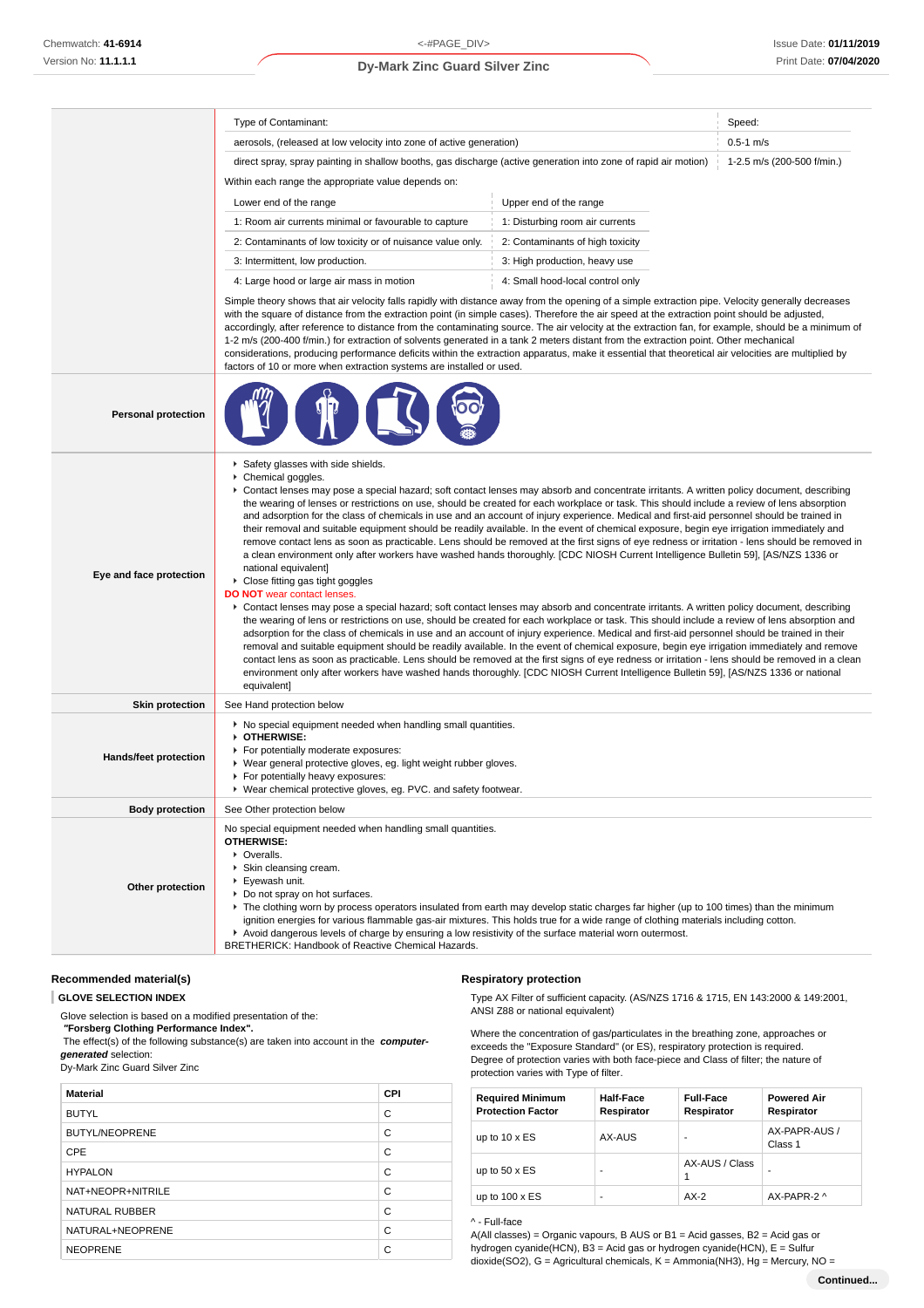| NEOPRENE/NATURAL | C |
|------------------|---|
| <b>NITRILE</b>   | C |
| NITRILE+PVC      | C |
| PE/EVAL/PE       | C |
| <b>PVA</b>       | C |
| <b>PVC</b>       | C |
| PVDC/PE/PVDC     | C |
| SARANEX-23       | C |
| SARANEX-23 2-PLY | C |
| <b>TEFLON</b>    | C |
| <b>VITON</b>     | C |
| VITON/NEOPRENE   | C |

\* CPI - Chemwatch Performance Index

A: Best Selection

B: Satisfactory; may degrade after 4 hours continuous immersion

C: Poor to Dangerous Choice for other than short term immersion

**NOTE**: As a series of factors will influence the actual performance of the glove, a final selection must be based on detailed observation. -

\* Where the glove is to be used on a short term, casual or infrequent basis, factors such as "feel" or convenience (e.g. disposability), may dictate a choice of gloves which might otherwise be unsuitable following long-term or frequent use. A qualified practitioner should be consulted.

### **SECTION 9 PHYSICAL AND CHEMICAL PROPERTIES**

#### **Information on basic physical and chemical properties**

Cartridge respirators should never be used for emergency ingress or in areas of unknown vapour concentrations or oxygen content.

Oxides of nitrogen, MB = Methyl bromide, AX = Low boiling point organic

- ▶ The wearer must be warned to leave the contaminated area immediately on detecting any odours through the respirator. The odour may indicate that the mask is not functioning properly, that the vapour concentration is too high, or that the mask is not properly fitted. Because of these limitations, only restricted use of cartridge respirators is considered appropriate.
- Cartridge performance is affected by humidity. Cartridges should be changed after 2 hr of continuous use unless it is determined that the humidity is less than 75%, in which case, cartridges can be used for 4 hr. Used cartridges should be discarded daily, regardless of the length of time used
- Generally not applicable.

compounds(below 65 degC)

Aerosols, in common with most vapours/ mists, should never be used in confined spaces without adequate ventilation. Aerosols, containing agents designed to enhance or mask smell, have triggered allergic reactions in predisposed individuals.

| Information on basic physical and chemical properties |                                                                                                                                                                             |                                            |                |
|-------------------------------------------------------|-----------------------------------------------------------------------------------------------------------------------------------------------------------------------------|--------------------------------------------|----------------|
| Appearance                                            | Silver flammable liquid with a solvent odour; not miscible with water.<br>Supplied as an aerosol pack. Contents under PRESSURE. Contains highly flammable ether propellant. |                                            |                |
|                                                       |                                                                                                                                                                             |                                            |                |
| <b>Physical state</b>                                 | Liquid                                                                                                                                                                      | Relative density (Water = $1$ )            | Not Available  |
| Odour                                                 | Not Available                                                                                                                                                               | Partition coefficient n-octanol<br>/ water | Not Available  |
| <b>Odour threshold</b>                                | Not Available                                                                                                                                                               | Auto-ignition temperature (°C)             | Not Available  |
| pH (as supplied)                                      | Not Applicable                                                                                                                                                              | <b>Decomposition temperature</b>           | Not Available  |
| Melting point / freezing point<br>(°C)                | Not Available                                                                                                                                                               | <b>Viscosity (cSt)</b>                     | Not Available  |
| Initial boiling point and boiling<br>range (°C)       | Not Available                                                                                                                                                               | Molecular weight (g/mol)                   | Not Applicable |
| Flash point (°C)                                      | -41 (propellant)                                                                                                                                                            | <b>Taste</b>                               | Not Available  |
| <b>Evaporation rate</b>                               | Not Available                                                                                                                                                               | <b>Explosive properties</b>                | Not Available  |
| Flammability                                          | HIGHLY FLAMMABLE.                                                                                                                                                           | <b>Oxidising properties</b>                | Not Available  |
| Upper Explosive Limit (%)                             | Not Available                                                                                                                                                               | Surface Tension (dyn/cm or<br>$mN/m$ )     | Not Available  |
| Lower Explosive Limit (%)                             | Not Available                                                                                                                                                               | <b>Volatile Component (%vol)</b>           | Not Available  |
| Vapour pressure (kPa)                                 | Not Available                                                                                                                                                               | Gas group                                  | Not Available  |
| Solubility in water                                   | Immiscible                                                                                                                                                                  | pH as a solution (1%)                      | Not Applicable |
| Vapour density $(Air = 1)$                            | Not Available                                                                                                                                                               | VOC g/L                                    | Not Available  |
|                                                       |                                                                                                                                                                             |                                            |                |

### **SECTION 10 STABILITY AND REACTIVITY**

| Reactivity                                 | See section 7                                                                                                                  |
|--------------------------------------------|--------------------------------------------------------------------------------------------------------------------------------|
| <b>Chemical stability</b>                  | Elevated temperatures.<br>Presence of open flame.<br>Product is considered stable.<br>Hazardous polymerisation will not occur. |
| Possibility of hazardous<br>reactions      | See section 7                                                                                                                  |
| <b>Conditions to avoid</b>                 | See section 7                                                                                                                  |
| Incompatible materials                     | See section 7                                                                                                                  |
| <b>Hazardous decomposition</b><br>products | See section 5                                                                                                                  |

#### **SECTION 11 TOXICOLOGICAL INFORMATION**

#### **Information on toxicological effects**

|                | Inhalation of aerosols (mists, fumes), generated by the material during the course of normal handling, may be harmful.                        |
|----------------|-----------------------------------------------------------------------------------------------------------------------------------------------|
| <b>Inhaled</b> | Inhalation of vapours may cause drowsiness and dizziness. This may be accompanied by sleepiness, reduced alertness, loss of reflexes, lack of |
|                | co-ordination, and vertigo,                                                                                                                   |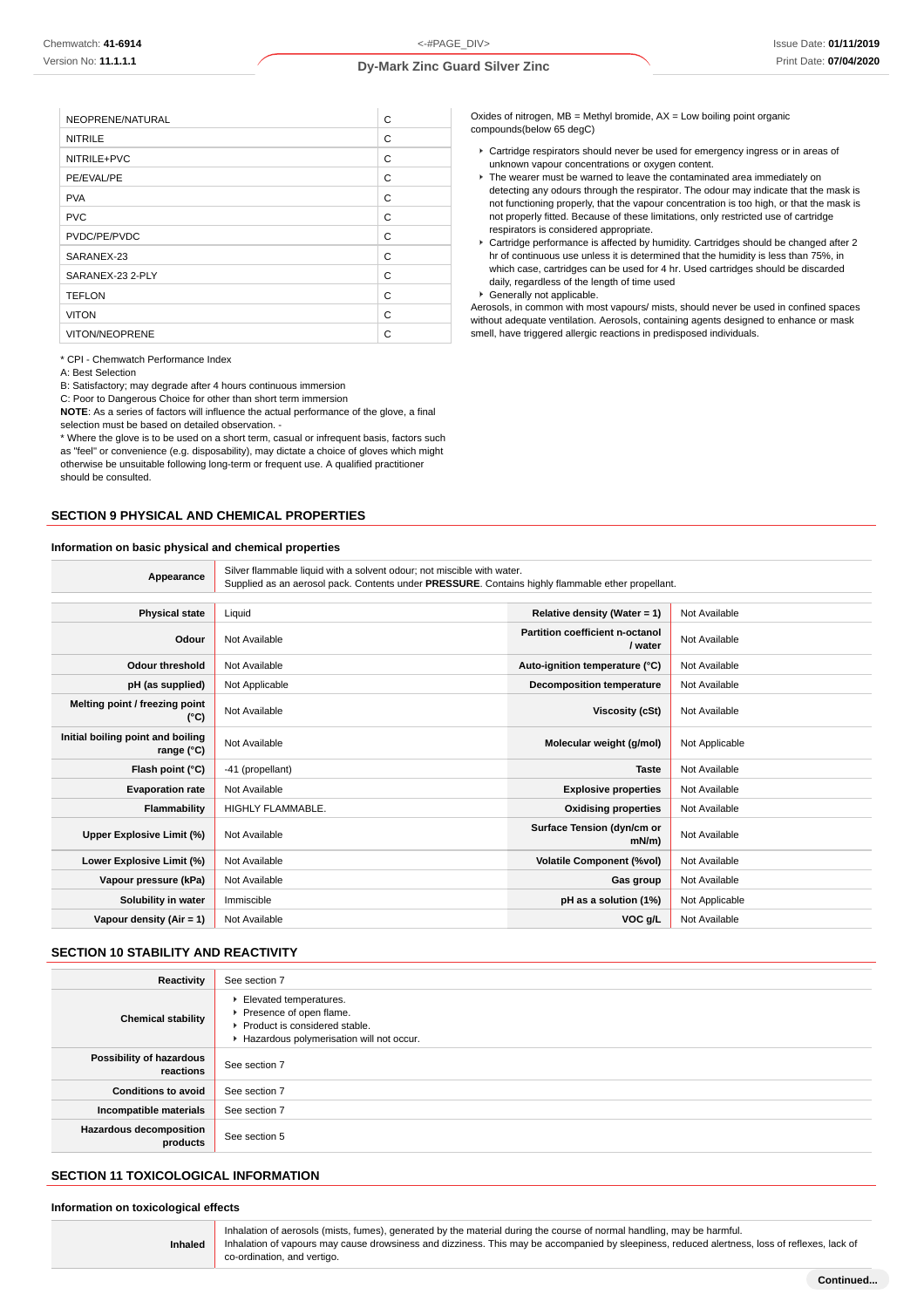|                                   | There is some evidence to suggest that the material can cause respiratory irritation in some persons. The body's response to such irritation can<br>cause further lung damage.<br>The acute toxicity of inhaled alkylbenzene is best described by central nervous system depression. These compounds may also act as general<br>anaesthetics. Whole body symptoms of poisoning include light-headedness, nervousness, apprehension, a feeling of well-being, confusion,<br>dizziness, drowsiness, ringing in the ears, blurred or double vision, vomiting and sensations of heat, cold or numbness, twitching, tremors,<br>convulsions, unconsciousness, depression of breathing, and arrest. Heart stoppage may result from cardiovascular collapse. A slow heart rate<br>and low blood pressure may also occur.<br>Alkylbenzenes are not generally toxic except at high levels of exposure. Their breakdown products have low toxicity and are easily eliminated<br>from the body.<br>Inhalation of toxic gases may cause:<br>▶ Central Nervous System effects including depression, headache, confusion, dizziness, stupor, coma and seizures;<br>F respiratory: acute lung swellings, shortness of breath, wheezing, rapid breathing, other symptoms and respiratory arrest;<br>heart: collapse, irregular heartbeats and cardiac arrest;<br>▶ gastrointestinal: irritation, ulcers, nausea and vomiting (may be bloody), and abdominal pain.<br>Following inhalation, ethers cause lethargy and stupor. Inhaling lower alkyl ethers results in headache, dizziness, weakness, blurred vision,<br>seizures and possible coma. |                                                                                                                                                  |  |
|-----------------------------------|-----------------------------------------------------------------------------------------------------------------------------------------------------------------------------------------------------------------------------------------------------------------------------------------------------------------------------------------------------------------------------------------------------------------------------------------------------------------------------------------------------------------------------------------------------------------------------------------------------------------------------------------------------------------------------------------------------------------------------------------------------------------------------------------------------------------------------------------------------------------------------------------------------------------------------------------------------------------------------------------------------------------------------------------------------------------------------------------------------------------------------------------------------------------------------------------------------------------------------------------------------------------------------------------------------------------------------------------------------------------------------------------------------------------------------------------------------------------------------------------------------------------------------------------------------------------------------------------------------------------------------------|--------------------------------------------------------------------------------------------------------------------------------------------------|--|
|                                   | Material is highly volatile and may quickly form a concentrated atmosphere in confined or unventilated areas. The vapour may displace and<br>replace air in breathing zone, acting as a simple asphyxiant. This may happen with little warning of overexposure.<br>Inhalation of high concentrations of gas/vapour causes lung irritation with coughing and nausea, central nervous depression with headache and<br>dizziness, slowing of reflexes, fatigue and inco-ordination.<br><b>WARNING:</b> Intentional misuse by concentrating/inhaling contents may be lethal.<br>depending on dose and extent of exposure. It is a weak heart sensitiser in dogs.                                                                                                                                                                                                                                                                                                                                                                                                                                                                                                                                                                                                                                                                                                                                                                                                                                                                                                                                                                      | Inhalational exposure to diethyl ether may cause immediate unconsciousness, inco-ordination, blurring of vision, headache, dizziness and death   |  |
| Ingestion                         | Accidental ingestion of the material may be damaging to the health of the individual.<br>Not normally a hazard due to physical form of product.<br>Considered an unlikely route of entry in commercial/industrial environments<br>Swallowing of the liquid may cause aspiration into the lungs with the risk of chemical pneumonitis; serious consequences may result.<br>(ICSC13733)<br>Ingestion of alkyl ethers may produce stupor, blurred vision, headache, dizziness and irritation of the nose and throat. Respiratory distress and<br>asphyxia may result.                                                                                                                                                                                                                                                                                                                                                                                                                                                                                                                                                                                                                                                                                                                                                                                                                                                                                                                                                                                                                                                                |                                                                                                                                                  |  |
| <b>Skin Contact</b>               | Skin contact with the material may be harmful; systemic effects may result following absorption.<br>This material can cause inflammation of the skin on contact in some persons.<br>The material may accentuate any pre-existing dermatitis condition<br>Repeated exposure may cause skin cracking, flaking or drying following normal handling and use.<br>Spray mist may produce discomfort<br>Alkyl ethers may defat and dehydrate the skin producing dermatoses. Absorption may produce headache, dizziness, and central nervous system<br>depression.<br>Open cuts, abraded or irritated skin should not be exposed to this material                                                                                                                                                                                                                                                                                                                                                                                                                                                                                                                                                                                                                                                                                                                                                                                                                                                                                                                                                                                         |                                                                                                                                                  |  |
| Eye                               | contact with alkyl ethers (vapour or liquid) may produce irritation, redness and tears.                                                                                                                                                                                                                                                                                                                                                                                                                                                                                                                                                                                                                                                                                                                                                                                                                                                                                                                                                                                                                                                                                                                                                                                                                                                                                                                                                                                                                                                                                                                                           | This material can cause eye irritation and damage in some persons. Not considered to be a risk because of the extreme volatility of the gas. Eye |  |
| <b>Chronic</b>                    | Substance accumulation, in the human body, may occur and may cause some concern following repeated or long-term occupational exposure.<br>There is some evidence from animal testing that exposure to this material may result in toxic effects to the unborn baby.<br>Main route of exposure to the gas in the workplace is by inhalation.<br>Chronic exposure to alkyl ethers may result in loss of appetite, excessive thirst, fatigue, and weight loss.<br>Women exposed to xylene in the first 3 months of pregnancy showed a slightly increased risk of miscarriage and birth defects. Evaluation of<br>workers chronically exposed to xylene has demonstrated lack of genetic toxicity.<br>Exposure to the material for prolonged periods may cause physical defects in the developing embryo (teratogenesis).<br>Chronic solvent inhalation exposures may result in nervous system impairment and liver and blood changes. [PATTYS]                                                                                                                                                                                                                                                                                                                                                                                                                                                                                                                                                                                                                                                                                       |                                                                                                                                                  |  |
|                                   |                                                                                                                                                                                                                                                                                                                                                                                                                                                                                                                                                                                                                                                                                                                                                                                                                                                                                                                                                                                                                                                                                                                                                                                                                                                                                                                                                                                                                                                                                                                                                                                                                                   |                                                                                                                                                  |  |
| Dy-Mark Zinc Guard Silver<br>Zinc | <b>TOXICITY</b><br>Not Available                                                                                                                                                                                                                                                                                                                                                                                                                                                                                                                                                                                                                                                                                                                                                                                                                                                                                                                                                                                                                                                                                                                                                                                                                                                                                                                                                                                                                                                                                                                                                                                                  | <b>IRRITATION</b><br>Not Available                                                                                                               |  |
|                                   |                                                                                                                                                                                                                                                                                                                                                                                                                                                                                                                                                                                                                                                                                                                                                                                                                                                                                                                                                                                                                                                                                                                                                                                                                                                                                                                                                                                                                                                                                                                                                                                                                                   |                                                                                                                                                  |  |
|                                   | <b>TOXICITY</b><br>Dermal (rabbit) LD50: >1700 mg/kg <sup>[2]</sup>                                                                                                                                                                                                                                                                                                                                                                                                                                                                                                                                                                                                                                                                                                                                                                                                                                                                                                                                                                                                                                                                                                                                                                                                                                                                                                                                                                                                                                                                                                                                                               | <b>IRRITATION</b><br>Eye (human): 200 ppm irritant                                                                                               |  |
|                                   | Inhalation (rat) LC50: 4994.295 mg/l/4h[2]                                                                                                                                                                                                                                                                                                                                                                                                                                                                                                                                                                                                                                                                                                                                                                                                                                                                                                                                                                                                                                                                                                                                                                                                                                                                                                                                                                                                                                                                                                                                                                                        | Eye (rabbit): 5 mg/24h SEVERE                                                                                                                    |  |
| xylene                            | Oral (rat) LD50: 3523-8700 mg/kg <sup>[2]</sup>                                                                                                                                                                                                                                                                                                                                                                                                                                                                                                                                                                                                                                                                                                                                                                                                                                                                                                                                                                                                                                                                                                                                                                                                                                                                                                                                                                                                                                                                                                                                                                                   | Eye (rabbit): 87 mg mild                                                                                                                         |  |
|                                   |                                                                                                                                                                                                                                                                                                                                                                                                                                                                                                                                                                                                                                                                                                                                                                                                                                                                                                                                                                                                                                                                                                                                                                                                                                                                                                                                                                                                                                                                                                                                                                                                                                   | Eye: adverse effect observed (irritating)[1]                                                                                                     |  |
|                                   |                                                                                                                                                                                                                                                                                                                                                                                                                                                                                                                                                                                                                                                                                                                                                                                                                                                                                                                                                                                                                                                                                                                                                                                                                                                                                                                                                                                                                                                                                                                                                                                                                                   |                                                                                                                                                  |  |

|             | Dermal (rabbit) LD50: =20 mg/kg <sup>[2]</sup>       | Eye (human): 500 ppm - irritant                      |
|-------------|------------------------------------------------------|------------------------------------------------------|
| acetone     | Inhalation (rat) LC50: 100.2 mg/l/8hr <sup>[2]</sup> | Eye (rabbit): 20mg/24hr -moderate                    |
|             | Oral (rat) LD50: 1800-7300 mg/kg <sup>[2]</sup>      | Eye (rabbit): 3.95 mg - SEVERE                       |
|             |                                                      | Eye: adverse effect observed (irritating)[1]         |
|             |                                                      | Skin (rabbit): 500 mg/24hr - mild                    |
|             |                                                      | Skin (rabbit):395mg (open) - mild                    |
|             |                                                      | Skin: no adverse effect observed (not irritating)[1] |
|             | <b>TOXICITY</b>                                      | <b>IRRITATION</b>                                    |
|             | dermal (rat) LD50: $>2000$ mg/kg <sup>[1]</sup>      | Eye: no adverse effect observed (not irritating)[1]  |
| zinc powder | Inhalation (rat) LC50: >1.79 mg/l4 $h^{[1]}$         | Skin: no adverse effect observed (not irritating)[1] |
|             |                                                      |                                                      |
|             |                                                      | Continued                                            |

**TOXICITY IRRITATION**

Skin (rabbit):500 mg/24h moderate Skin: adverse effect observed (irritating)[1]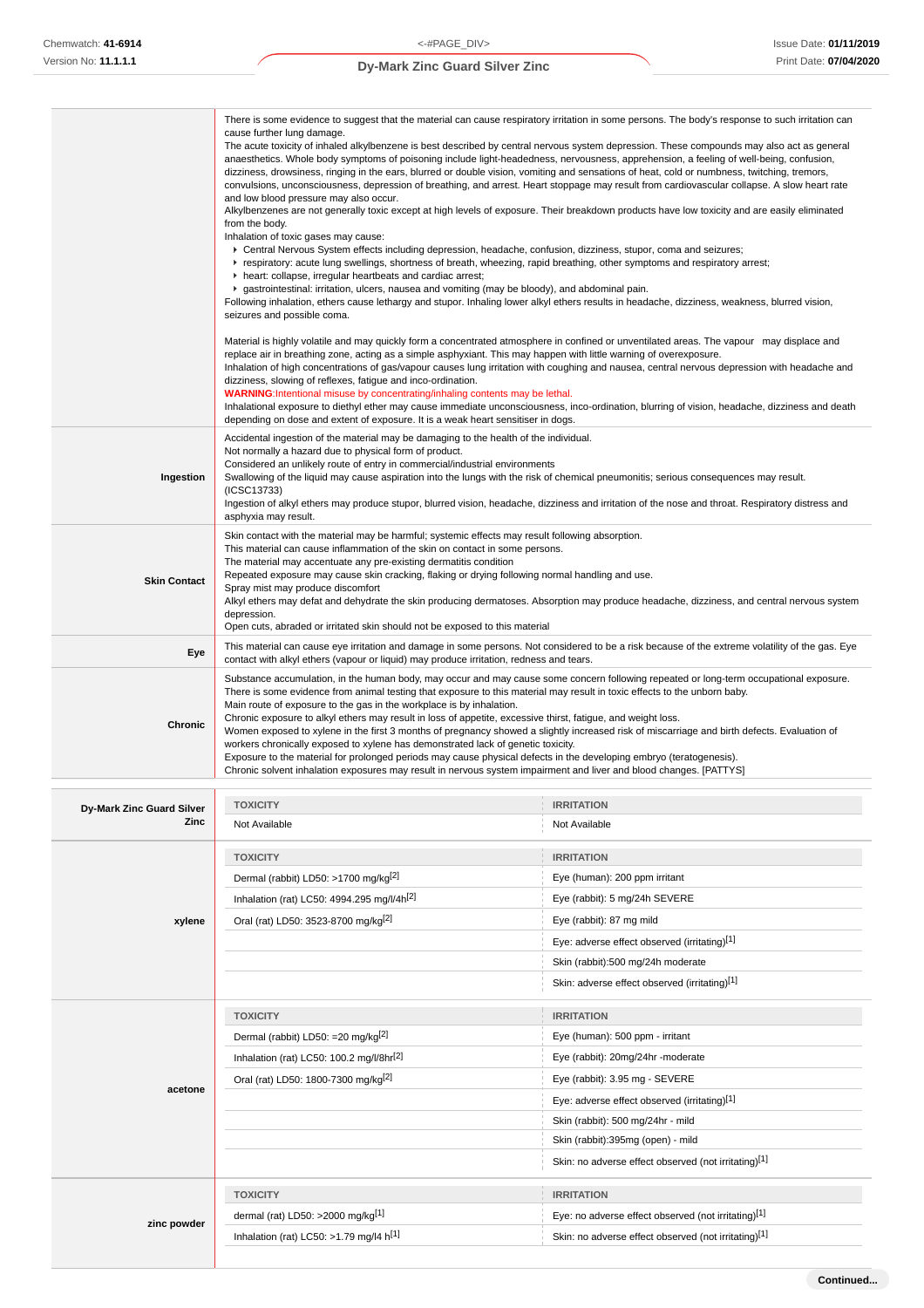|                | Oral (rat) LD50: >2000 mg/kg[1]                                                                                                                                                                                                 |                                                                                                                                  |  |
|----------------|---------------------------------------------------------------------------------------------------------------------------------------------------------------------------------------------------------------------------------|----------------------------------------------------------------------------------------------------------------------------------|--|
| zinc phosphate | <b>TOXICITY</b><br>Oral (rat) LD50: >5000 mg/kg <sup>[2]</sup>                                                                                                                                                                  | <b>IRRITATION</b><br>Eye: no adverse effect observed (not irritating)[1]<br>Skin: no adverse effect observed (not irritating)[1] |  |
| aluminium      | <b>TOXICITY</b><br>Oral (rat) LD50: >2000 mg/kg[1]                                                                                                                                                                              | <b>IRRITATION</b><br>Eye: no adverse effect observed (not irritating)[1]<br>Skin: no adverse effect observed (not irritating)[1] |  |
| dimethyl ether | <b>TOXICITY</b><br>Inhalation (rat) LC50: 309 mg/l/4H $^{[2]}$                                                                                                                                                                  | <b>IRRITATION</b><br>Not Available                                                                                               |  |
| Legend:        | 1. Value obtained from Europe ECHA Registered Substances - Acute toxicity 2.* Value obtained from manufacturer's SDS. Unless otherwise<br>specified data extracted from RTECS - Register of Toxic Effect of chemical Substances |                                                                                                                                  |  |

| <b>XYLENE</b>                               | Reproductive effector in rats<br>The material may produce severe irritation to the eye causing pronounced inflammation. Repeated or prolonged exposure to irritants may<br>produce conjunctivitis.<br>The substance is classified by IARC as Group 3:<br>NOT classifiable as to its carcinogenicity to humans.<br>Evidence of carcinogenicity may be inadequate or limited in animal testing. |                                 |                                                                                                    |
|---------------------------------------------|-----------------------------------------------------------------------------------------------------------------------------------------------------------------------------------------------------------------------------------------------------------------------------------------------------------------------------------------------------------------------------------------------|---------------------------------|----------------------------------------------------------------------------------------------------|
| <b>ACETONE</b>                              | For acetone:<br>The acute toxicity of acetone is low. Acetone is not a skin irritant or sensitizer, but it removes fat from the skin, and it also irritates the eye. Animal<br>testing shows acetone may cause macrocytic anaemia. Studies in humans have shown that exposure to acetone at a level of 2375 mg/cubic<br>metre has not caused neurobehavioural deficits.                       |                                 |                                                                                                    |
| <b>ZINC POWDER</b>                          | Inhalation (human) TCLo: 124 mg/m3/50min. Skin (human):0.3mg/3DaysInt. mild                                                                                                                                                                                                                                                                                                                   |                                 |                                                                                                    |
| <b>ALUMINIUM</b>                            | No significant acute toxicological data identified in literature search.                                                                                                                                                                                                                                                                                                                      |                                 |                                                                                                    |
| <b>XYLENE &amp; ACETONE</b>                 | The material may cause skin irritation after prolonged or repeated exposure and may produce on contact skin redness, swelling, the production of<br>vesicles, scaling and thickening of the skin.                                                                                                                                                                                             |                                 |                                                                                                    |
| <b>Acute Toxicity</b>                       | ×                                                                                                                                                                                                                                                                                                                                                                                             | Carcinogenicity                 | ×                                                                                                  |
| <b>Skin Irritation/Corrosion</b>            | ✔                                                                                                                                                                                                                                                                                                                                                                                             | Reproductivity                  | ×                                                                                                  |
| <b>Serious Eye Damage/Irritation</b>        | ✔                                                                                                                                                                                                                                                                                                                                                                                             | <b>STOT - Single Exposure</b>   | ✔                                                                                                  |
| <b>Respiratory or Skin</b><br>sensitisation | ×                                                                                                                                                                                                                                                                                                                                                                                             | <b>STOT - Repeated Exposure</b> | ×                                                                                                  |
| <b>Mutagenicity</b>                         | ×                                                                                                                                                                                                                                                                                                                                                                                             | <b>Aspiration Hazard</b>        | ×                                                                                                  |
|                                             |                                                                                                                                                                                                                                                                                                                                                                                               | Legend:                         | $\blacktriangleright$ - Data either not available or does not fill the criteria for classification |

– Data available to make classification

### **SECTION 12 ECOLOGICAL INFORMATION**

| <b>Toxicity</b>                   |                  |                           |                               |                     |                  |
|-----------------------------------|------------------|---------------------------|-------------------------------|---------------------|------------------|
|                                   | <b>ENDPOINT</b>  | <b>TEST DURATION (HR)</b> | <b>SPECIES</b>                | VALUE               | <b>SOURCE</b>    |
| Dy-Mark Zinc Guard Silver<br>Zinc | Not<br>Available | Not Available             | Not Available                 | Not<br>Available    | Not<br>Available |
|                                   | <b>ENDPOINT</b>  | <b>TEST DURATION (HR)</b> | <b>SPECIES</b>                | <b>VALUE</b>        | <b>SOURCE</b>    |
|                                   | <b>LC50</b>      | 96                        | Fish                          | $2.6$ mg/L          | 2                |
| xylene                            | <b>EC50</b>      | 48                        | Crustacea                     | 1.8mg/L             | $\overline{2}$   |
|                                   | <b>EC50</b>      | 72                        | Algae or other aquatic plants | $3.2$ mg/L          | 2                |
|                                   | <b>NOEC</b>      | 73                        | Algae or other aquatic plants | 0.44mg/L            | $\overline{2}$   |
|                                   | <b>ENDPOINT</b>  | <b>TEST DURATION (HR)</b> | <b>SPECIES</b>                | VALUE               | <b>SOURCE</b>    |
|                                   | <b>LC50</b>      | 96                        | Fish                          | 5-540mg/L           | $\overline{2}$   |
| acetone                           | <b>EC50</b>      | 48                        | Crustacea                     | $>100$ mg/L         | $\overline{4}$   |
|                                   | <b>EC50</b>      | 96                        | Algae or other aquatic plants | 20.565mg/L          | $\overline{4}$   |
|                                   | <b>NOEC</b>      | 240                       | Crustacea                     | 1-866mg/L           | 2                |
|                                   | <b>ENDPOINT</b>  | <b>TEST DURATION (HR)</b> | <b>SPECIES</b>                | <b>VALUE</b>        | <b>SOURCE</b>    |
|                                   | <b>LC50</b>      | 96                        | Fish                          | $0.001 - 0.58$ mg/L | $\overline{2}$   |
|                                   | <b>EC50</b>      | 48                        | Crustacea                     | 0.001-0.014mg/L     | $\overline{2}$   |
| zinc powder                       | <b>EC50</b>      | 72                        | Algae or other aquatic plants | 0.106mg/L           | $\overline{4}$   |
|                                   | <b>BCF</b>       | 360                       | Algae or other aquatic plants | 9mg/L               | 4                |
|                                   | <b>NOEC</b>      | 72                        | Algae or other aquatic plants | 0.00006537mg/L      | $\overline{2}$   |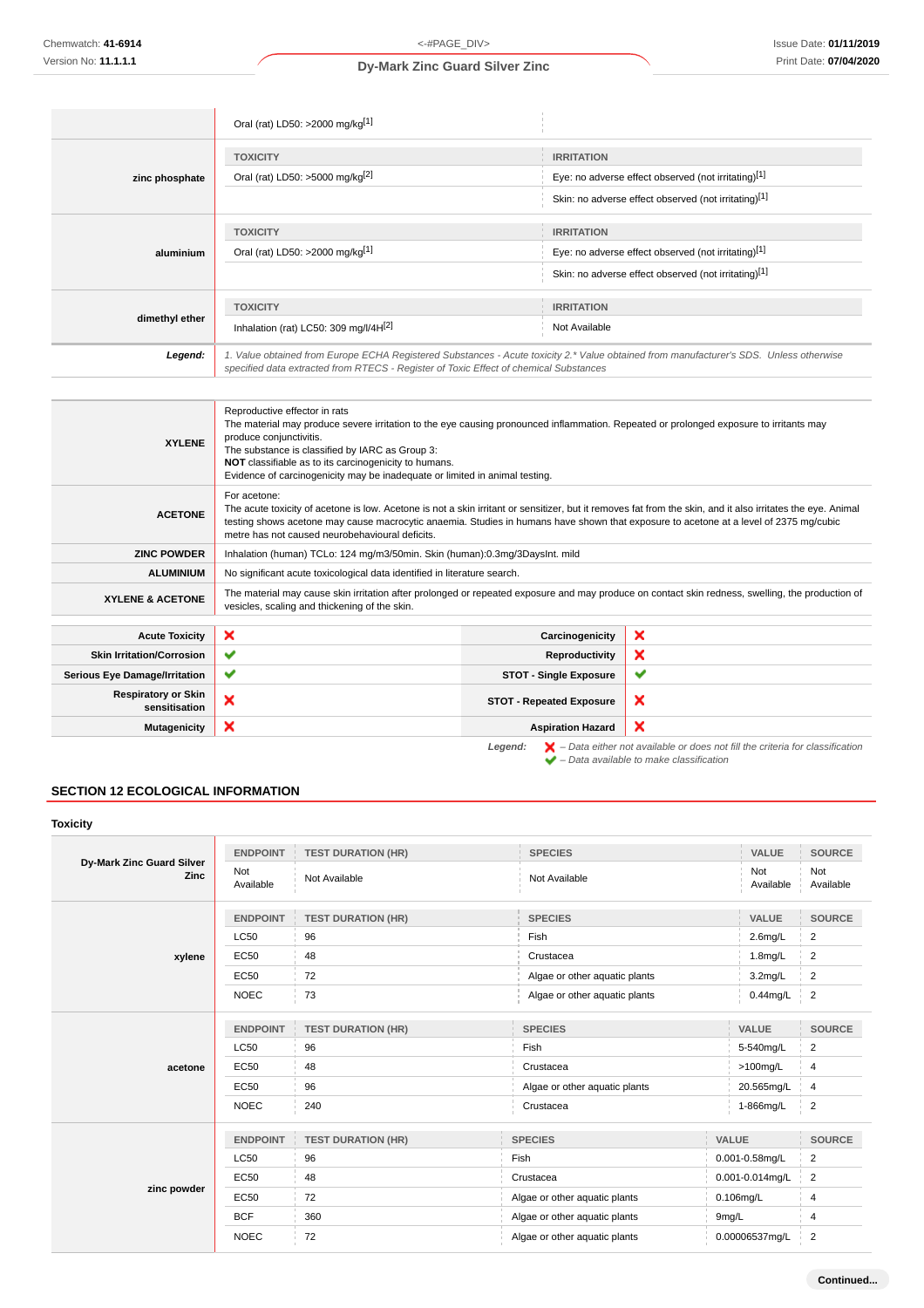|                | <b>ENDPOINT</b> | <b>TEST DURATION (HR)</b>                                                                                                                     | <b>SPECIES</b>                | <b>VALUE</b>    | <b>SOURCE</b>  |
|----------------|-----------------|-----------------------------------------------------------------------------------------------------------------------------------------------|-------------------------------|-----------------|----------------|
|                | <b>LC50</b>     | 96                                                                                                                                            | Fish                          | 0.001-0.58mg/L  | 2              |
| zinc phosphate | EC50            | 48                                                                                                                                            | Crustacea                     | 0.001-0.833mg/L | 2              |
|                | <b>NOEC</b>     | 72                                                                                                                                            | Algae or other aquatic plants | 0.00038608mg/L  | $\frac{1}{2}$  |
|                | <b>ENDPOINT</b> | <b>TEST DURATION (HR)</b>                                                                                                                     | <b>SPECIES</b>                | <b>VALUE</b>    | <b>SOURCE</b>  |
|                | <b>LC50</b>     | 96                                                                                                                                            | Fish                          | 0.001-0.134mg/L | 2              |
|                | EC50            | 48                                                                                                                                            | Crustacea                     | 0.7364mg/L      | 2              |
| aluminium      | <b>EC50</b>     | 72                                                                                                                                            | Algae or other aquatic plants | 0.001-0.799mg/L | $\overline{2}$ |
|                | <b>BCF</b>      | 360                                                                                                                                           | Algae or other aquatic plants | 9mg/L           | 4              |
|                | <b>NOEC</b>     | 168                                                                                                                                           | Crustacea                     | $0.001$ -mg/L   | $\overline{2}$ |
|                | <b>ENDPOINT</b> | <b>TEST DURATION (HR)</b>                                                                                                                     | <b>SPECIES</b>                | <b>VALUE</b>    | <b>SOURCE</b>  |
|                | <b>LC50</b>     | 96                                                                                                                                            | Fish                          | 1-783.04mg/L    | 2              |
| dimethyl ether | <b>EC50</b>     | 48                                                                                                                                            | >4400.0mg/L<br>Crustacea      |                 | 2              |
|                | EC50            | 96                                                                                                                                            | Algae or other aquatic plants | 154.917mg/L     | 2              |
|                | <b>NOEC</b>     | 48                                                                                                                                            | Crustacea                     | >4000mg/L       | $\overline{1}$ |
| Legend:        |                 | Extracted from 1. IUCLID Toxicity Data 2. Europe ECHA Registered Substances - Ecotoxicological Information - Aquatic Toxicity 3. EPIWIN Suite |                               |                 |                |

V3.12 (QSAR) - Aquatic Toxicity Data (Estimated) 4. US EPA, Ecotox database - Aquatic Toxicity Data 5. ECETOC Aquatic Hazard Assessment Data 6. NITE (Japan) - Bioconcentration Data 7. METI (Japan) - Bioconcentration Data 8. Vendor Data

Toxic to aquatic organisms, may cause long-term adverse effects in the aquatic environment.

Do NOT allow product to come in contact with surface waters or to intertidal areas below the mean high water mark. Do not contaminate water when cleaning equipment or disposing of equipment wash-waters.

Wastes resulting from use of the product must be disposed of on site or at approved waste sites. For Metal:

Atmospheric Fate - Metal-containing inorganic substances generally have negligible vapour pressure and are not expected to partition to air.

Environmental Fate: Environmental processes, such as oxidation, the presence of acids or bases and microbiological processes, may transform insoluble metals to more soluble ionic forms. Environmental processes may enhance bioavailability and may also be important in changing solubilities.

Aquatic/Terrestrial Fate: When released to dry soil, most metals will exhibit limited mobility and remain in the upper layer; some will leach locally into ground water and/ or surface water ecosystems when soaked by rain or melt ice. A metal ion is considered infinitely persistent because it cannot degrade further. Once released to surface waters and moist soils their fate depends on solubility and dissociation in water. A significant proportion of dissolved/ sorbed metals will end up in sediments through the settling of suspended particles. The remaining metal ions can then be taken up by aquatic organisms. Ionic species may bind to dissolved ligands or sorb to solid particles in water. Ecotoxicity: Even though many metals show few toxic effects at physiological pH levels, transformation may introduce new or magnified effects.

For Aromatic Substances Series:

Environmental Fate: Large, molecularly complex polycyclic aromatic hydrocarbons, or PAHs, are persistent in the environment longer than smaller PAHs.

Atmospheric Fate: PAHs are 'semi-volatile substances" which can move between the atmosphere and the Earth's surface in repeated, temperature-driven cycles of deposition and volatilization. Terrestrial Fate: BTEX compounds have the potential to move through soil and contaminate ground water, and their vapors are highly flammable and explosive. Ecotoxicity - Within an aromatic series, acute toxicity increases with increasing alkyl substitution on the aromatic nucleus. The order of most toxic to least in a study using grass shrimp and brown shrimp was dimethylnaphthalenes > methylnaphthalenes >naphthalenes. Anthrcene is a phototoxic PAH. UV light greatly increases the toxicity of anthracene to bluegill sunfish. Biological resources in strong sunlight are at more risk than those that are not. PAHs in general are more frequently associated with chronic risks. Most ethers are very resistant to hydrolysis, and the rate of cleavage of the carbon-oxygen bond by abiotic processes is expected to be insignificant.

Direct photolysis will not be an important removal process since aliphatic ethers do not absorb light at wavelengths >290 nm

#### For Xylenes:

log Koc : 2.05-3.08; Koc : 25.4-204; Half-life (hr) air : 0.24-42; Half-life (hr) H2O surface water : 24-672; Half-life (hr) H2O ground : 336-8640; Half-life (hr) soil : 52-672; Henry's Pa m3 /mol : 637-879; Henry's atm m3 /mol - 7.68E-03; BOD 5 if unstated - 1.4,1%; COD - 2.56,13% ThOD - 3.125 : BCF : 23; log BCF : 1.17-2.41.

Environmental Fate: Most xylenes released to the environment will occur in the atmosphere and volatilisation is the dominant environmental fate process. Soil - Xylenes are expected to have moderate mobility in soil evaporating rapidly from soil surfaces. The extent of the degradation is expected to depend on its concentration, residence time in the soil, the nature of the soil, and whether resident microbial populations have been acclimated. Xylene can remain below the soil surface for several days and may travel through the soil profile and enter groundwater. Soil and water microbes may transform it into other, less harmful compounds, although this happens slowly. It is not clear how long xylene remains trapped deep underground in soil or groundwater, but it may be months or years.

Atmospheric Fate: Xylene evaporates quickly into the air from surface soil and water and can remain in the air for several days until it is broken down by sunlight into other less harmful chemicals. In the ambient atmosphere, xylenes are expected to exist solely in the vapour phase. Xylenes are degraded in the atmosphere with an estimated atmospheric lifetime of about 0.5 to 2 days. Xylene may contribute to photochemical smog formation. p-Xylene has a moderately high photochemical reactivity under smog conditions, higher than the other xylene isomers. The photooxidation of p-xylene results in the production of carbon monoxide, formaldehyde, glyoxal, methylglyoxal, 3-methylbenzylnitrate, m-tolualdehyde, 4-nitro-3-xylene, 5-nitro-3-xylene, 2,6-dimethyl-p-benzoquinone, 2,4-dimethylphenol, 6-nitro-2,4-dimethylphenol, 2,6-dimethylphenol, and 4-nitro-2,6-dimethylphenol.

Aquatic Fate: p-xylene may adsorb to suspended solids and sediment in water and is expected to volatilise from water surfaces. Estimated volatilisation half-lives for a model river and model lake are 3 hours and 4 days, respectively. Measurements taken from goldfish, eels and clams indicate that bioconcentration in aquatic organisms is low. Photo-oxidation in the presence of humic acids may play an important role in the abiotic degradation of p-xylene. p-Xylene is biodegradable and has been observed to degrade in pond water however; it is unclear if it degrades in surface waters, p-Xylene has been observed to degrade in anaerobic and aerobic groundwater; however, it is known to persist for many years in groundwater, at least at sites where the concentration might have been quite high. Ecotoxicity: Xylenes are slightly toxic to fathead minnow, rainbow trout and bluegill and not acutely toxic to water fleas. For Photobacterium phosphoreum EC50 (24 h): 0.0084 mg/L. and Gammarus lacustris LC50 (48 h): 0.6 mg/L.

For Ketones: Ketones, unless they are alpha, beta--unsaturated ketones, can be considered as narcosis or baseline toxicity compounds.

Aquatic Fate: Hydrolysis of ketones in water is thermodynamically favourable only for low molecular weight ketones. Reactions with water are reversible with no permanent change in the structure of the ketone substrate. Ketones are stable to water under ambient environmental conditions. When pH levels are greater than 10, condensation reactions can occur which produce higher molecular weight products. Under ambient conditions of temperature, pH, and low concentration, these condensation reactions are unfavourable. Based on its reactions in air, it seems likely that ketones undergo photolysis in water.

Terrestrial Fate: It is probable that ketones will be biodegraded by micro-organisms in soil and water.

 Ecotoxicity: Ketones are unlikely to bioconcentrate or biomagnify. **DO NOT** discharge into sewer or waterways.

For Acetone: log Kow : -0.24; Half-life (hr) air : 312-1896; Half-life (hr) H2O surface water : 20; Henry's atm m3 /mol : 3.67E-05 BOD 5: 0.31-1.76,46-55% COD: 1.12-2.07 ThOD: 2.2BCF: 0.69. Environmental Fate: The relatively long half-life allows acetone to be transported long distances from its emission source. Atmospheric Fate: Acetone preferentially locates in the air compartment when released to the environment. In air, acetone is lost by photolysis and reaction with photochemically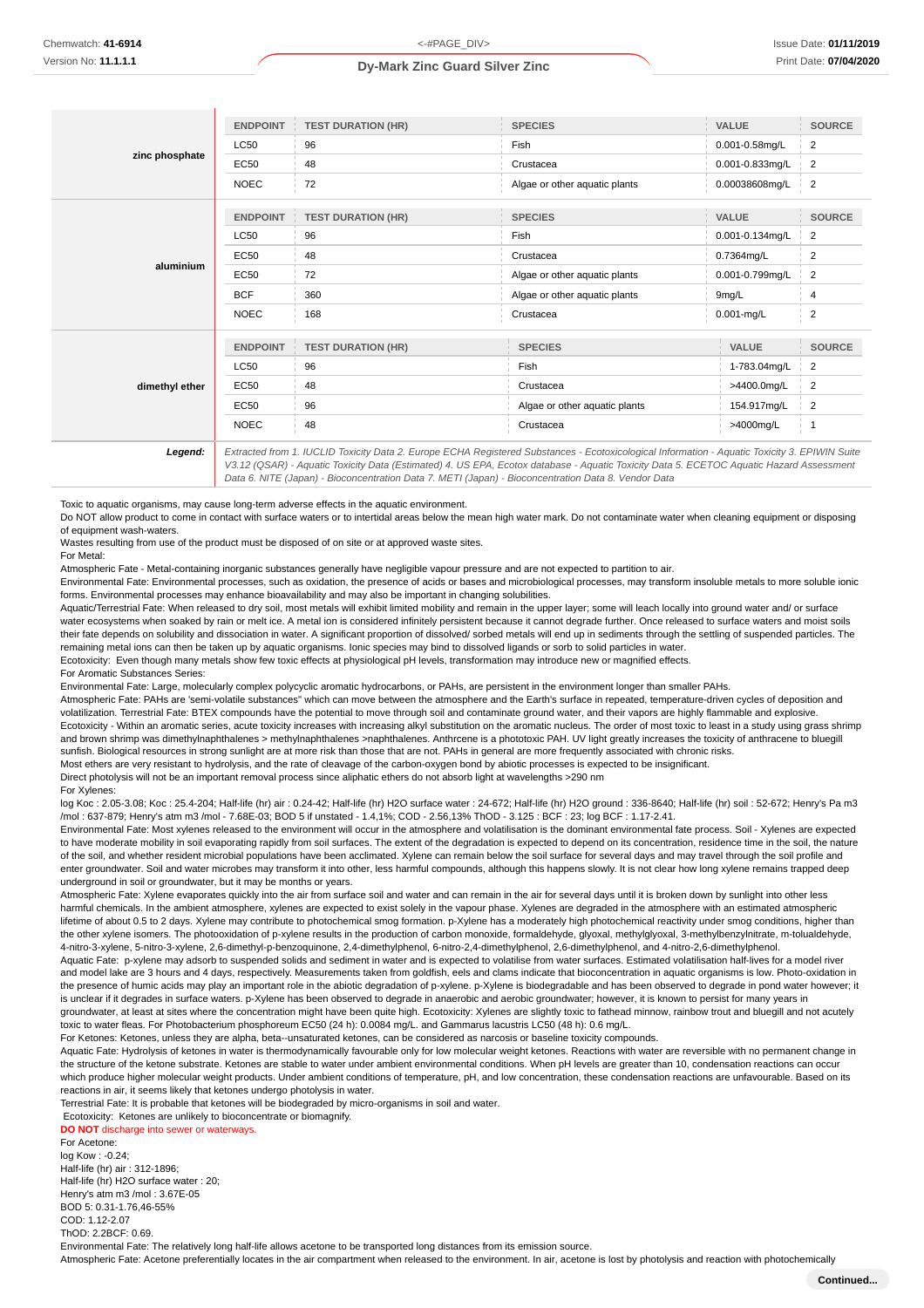produced hydroxyl radicals; the estimated half-life of these combined processes is about 22 days. Air Quality Standards: none available.

Terrestrial Fate: Very little acetone is expected to reside in soil, biota, or suspended solids and has low propensity for soil absorption and a high preference for moving through the soil and into the ground water. Acetone released to soil volatilizes although some may leach into the ground where it rapidly biodegrades. Soil Guidelines: none available. Aquatic Fate: A substantial amount of acetone can also be found in water. Acetone is highly soluble and slightly persistent in water, with a half-life of about 20 hours Drinking Water Standard: none available.

Ecotoxicity: Acetone does not concentrate in the food chain, is minimally toxic to aquatic life and is considered to be readily biodegradable. Testing shows that acetone exhibits a low order of toxicity for brook trout, fathead minnow, Japanese quail, ring-neck pheasant and water fleas. Low toxicity for aquatic invertebrates. For aquatic plants, NOEC: 5400-7500 mg/L. Acetone vapours were shown to be relatively toxic to flour beetle and flour moths and their eggs. The direct application of acetone liquid to the body of the insects or surface of the eggs did not, however, cause any mortality. The ability of acetone to inhibit cell multiplication has been examined in a wide variety of microorganisms. Mild to moderate toxicity occurred in bacteria exposed to acetone for 6-4 days however, overall data indicates a low degree of toxicity for acetone. The only exception to these findings was the results obtained with the flagellated protozoa (Entosiphon sulcatum).

#### **Persistence and degradability**

| Ingredient     | Persistence: Water/Soil       | Persistence: Air                 |
|----------------|-------------------------------|----------------------------------|
| xylene         | $HIGH$ (Half-life = 360 days) | LOW (Half-life $= 1.83$ days)    |
| acetone        | LOW (Half-life $= 14$ days)   | MEDIUM (Half-life = 116.25 days) |
| dimethyl ether | LOW                           | LOW                              |

#### **Bioaccumulative potential**

| Ingredient     | <b>Bioaccumulation</b> |
|----------------|------------------------|
| xylene         | $MEDIUM (BCF = 740)$   |
| acetone        | LOW (BCF = $0.69$ )    |
| dimethyl ether | LOW (LogKOW = $0.1$ )  |

#### **Mobility in soil**

| Ingredient     | <b>Mobility</b>      |
|----------------|----------------------|
| acetone        | $HIGH (KOC = 1.981)$ |
| dimethyl ether | $HIGH (KOC = 1.292)$ |

### **SECTION 13 DISPOSAL CONSIDERATIONS**

### **Waste treatment methods**

#### **SECTION 14 TRANSPORT INFORMATION**

| <b>Labels Required</b>    |                |  |
|---------------------------|----------------|--|
|                           |                |  |
| <b>Marine Pollutant</b>   |                |  |
| <b>HAZCHEM</b>            | Not Applicable |  |
| $\mathbf{r} = \mathbf{r}$ |                |  |

#### **Land transport (ADG)**

 $\overline{\phantom{a}}$ 

| UN         |        |
|------------|--------|
| l numbe    | 1950   |
|            | .      |
| <b>TIM</b> | — A⊢'  |
| name       | $\sim$ |
| nınnını    | .      |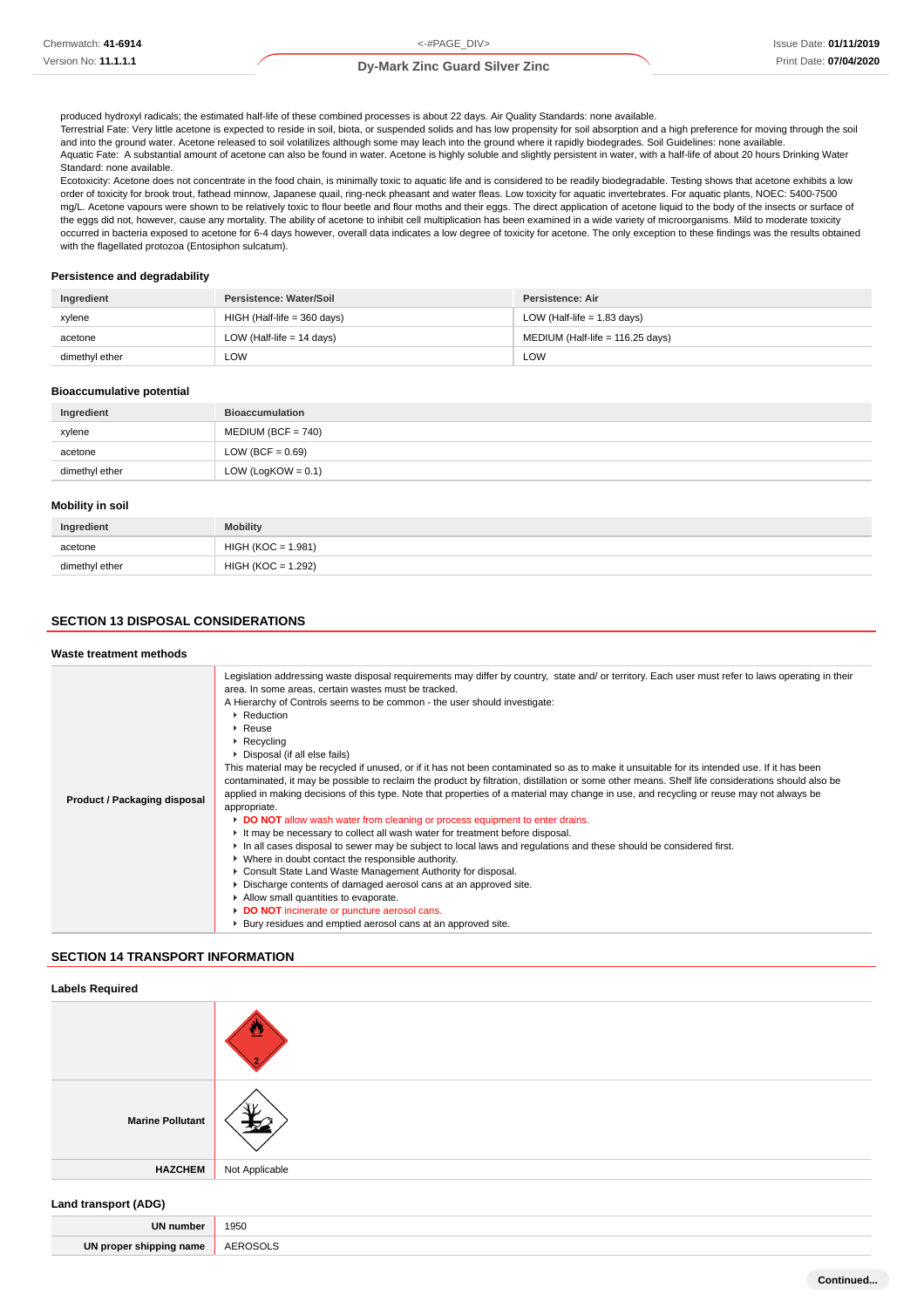**Continued...**

### **Dy-Mark Zinc Guard Silver Zinc**

| Transport hazard class(es)   | Class<br>2.1<br>Not Applicable<br>Subrisk                                  |  |  |
|------------------------------|----------------------------------------------------------------------------|--|--|
| Packing group                | Not Applicable                                                             |  |  |
| <b>Environmental hazard</b>  | Environmentally hazardous                                                  |  |  |
| Special precautions for user | Special provisions<br>63 190 277 327 344 381<br>Limited quantity<br>1000ml |  |  |

### **Air transport (ICAO-IATA / DGR)**

| UN number                    | 1950                                                                                                                                                                                                                                                                                        |                              |                                                                    |  |
|------------------------------|---------------------------------------------------------------------------------------------------------------------------------------------------------------------------------------------------------------------------------------------------------------------------------------------|------------------------------|--------------------------------------------------------------------|--|
| UN proper shipping name      | Aerosols, flammable                                                                                                                                                                                                                                                                         |                              |                                                                    |  |
| Transport hazard class(es)   | <b>ICAO/IATA Class</b><br>ICAO / IATA Subrisk<br><b>ERG Code</b>                                                                                                                                                                                                                            | 2.1<br>Not Applicable<br>10L |                                                                    |  |
| Packing group                | Not Applicable                                                                                                                                                                                                                                                                              |                              |                                                                    |  |
| <b>Environmental hazard</b>  | Environmentally hazardous                                                                                                                                                                                                                                                                   |                              |                                                                    |  |
| Special precautions for user | Special provisions<br>Cargo Only Packing Instructions<br>Cargo Only Maximum Qty / Pack<br>Passenger and Cargo Packing Instructions<br>Passenger and Cargo Maximum Qty / Pack<br>Passenger and Cargo Limited Quantity Packing Instructions<br>Passenger and Cargo Limited Maximum Qty / Pack |                              | A145 A167 A802<br>203<br>150 kg<br>203<br>75 kg<br>Y203<br>30 kg G |  |

### **Sea transport (IMDG-Code / GGVSee)**

| <b>UN number</b>             | 1950                                                                                                                         |  |  |
|------------------------------|------------------------------------------------------------------------------------------------------------------------------|--|--|
| UN proper shipping name      | <b>AEROSOLS</b>                                                                                                              |  |  |
| Transport hazard class(es)   | <b>IMDG Class</b><br>2.1<br>Not Applicable<br><b>IMDG Subrisk</b>                                                            |  |  |
| Packing group                | Not Applicable                                                                                                               |  |  |
| <b>Environmental hazard</b>  | <b>Marine Pollutant</b>                                                                                                      |  |  |
| Special precautions for user | <b>EMS Number</b><br>$F-D$ . S-U<br>63 190 277 327 344 381 959<br>Special provisions<br><b>Limited Quantities</b><br>1000 ml |  |  |

### **Transport in bulk according to Annex II of MARPOL and the IBC code**

Not Applicable

### **SECTION 15 REGULATORY INFORMATION**

**Safety, health and environmental regulations / legislation specific for the substance or mixture**

| XYLENE IS FOUND ON THE FOLLOWING REGULATORY LISTS                                              |                                                                                                  |
|------------------------------------------------------------------------------------------------|--------------------------------------------------------------------------------------------------|
| Australia Hazardous Chemical Information System (HCIS) - Hazardous Chemicals                   | Australia Standard for the Uniform Scheduling of Medicines and Poisons (SUSMP) -                 |
| Australia Inventory of Chemical Substances (AICS)                                              | Schedule 6                                                                                       |
| Australia Standard for the Uniform Scheduling of Medicines and Poisons (SUSMP) -<br>Schedule 5 | International Agency for Research on Cancer (IARC) - Agents Classified by the IARC<br>Monographs |
| ACETONE IS FOUND ON THE FOLLOWING REGULATORY LISTS                                             |                                                                                                  |
| Australia Hazardous Chemical Information System (HCIS) - Hazardous Chemicals                   | Australia Standard for the Uniform Scheduling of Medicines and Poisons (SUSMP) -                 |
| Australia Inventory of Chemical Substances (AICS)                                              | Schedule 5                                                                                       |
| ZINC POWDER IS FOUND ON THE FOLLOWING REGULATORY LISTS                                         |                                                                                                  |
| Australia Hazardous Chemical Information System (HCIS) - Hazardous Chemicals                   | Australia Inventory of Chemical Substances (AICS)                                                |
| ZINC PHOSPHATE IS FOUND ON THE FOLLOWING REGULATORY LISTS                                      |                                                                                                  |
| Australia Hazardous Chemical Information System (HCIS) - Hazardous Chemicals                   | Australia Standard for the Uniform Scheduling of Medicines and Poisons (SUSMP) -                 |
| Australia Inventory of Chemical Substances (AICS)                                              | Schedule 4                                                                                       |
| ALUMINIUM IS FOUND ON THE FOLLOWING REGULATORY LISTS                                           |                                                                                                  |
| Australia Hazardous Chemical Information System (HCIS) - Hazardous Chemicals                   | Australia Inventory of Chemical Substances (AICS)                                                |
| DIMETHYL ETHER IS FOUND ON THE FOLLOWING REGULATORY LISTS                                      |                                                                                                  |